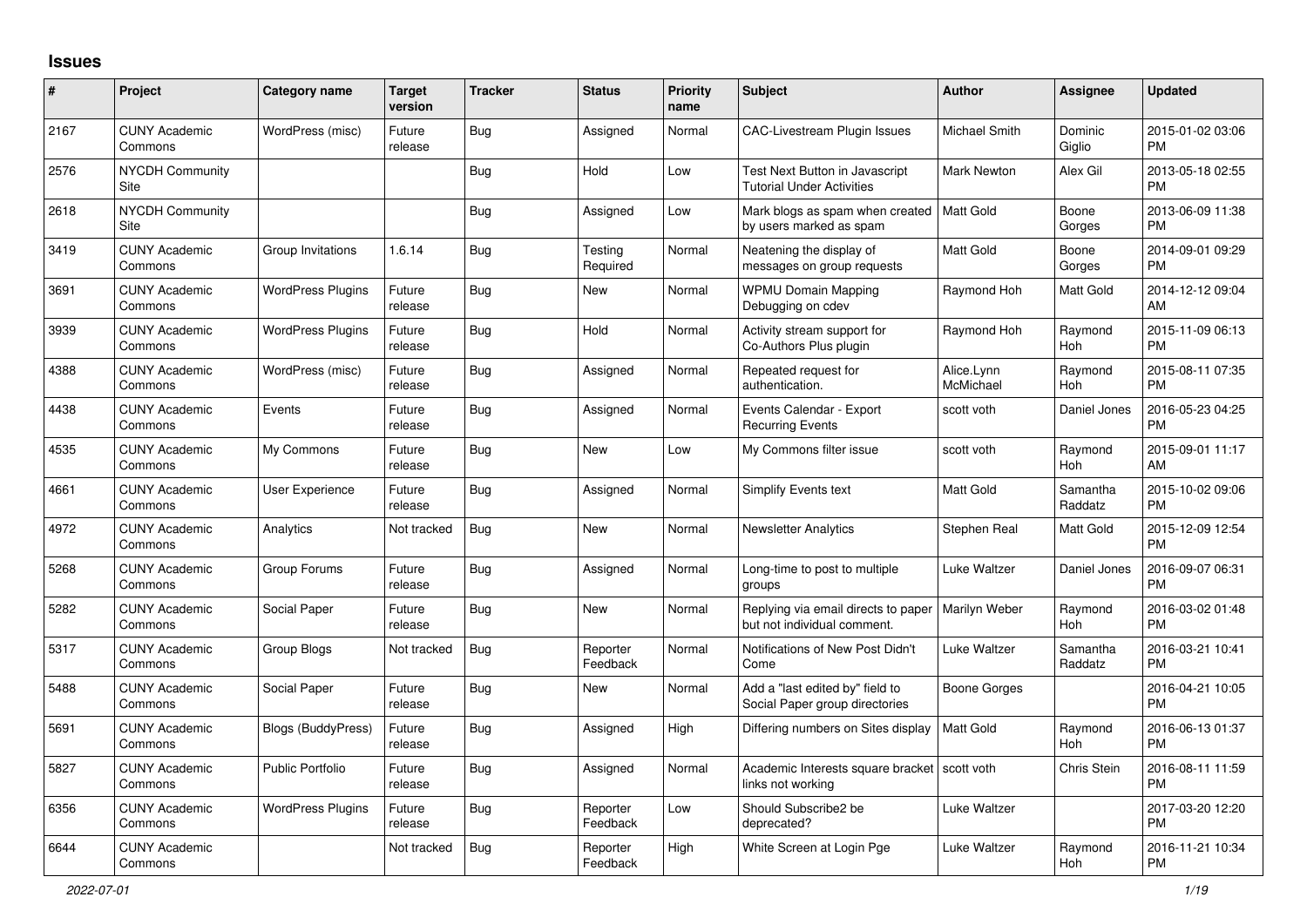| #    | <b>Project</b>                  | <b>Category name</b>     | <b>Target</b><br>version | <b>Tracker</b> | <b>Status</b>        | <b>Priority</b><br>name | <b>Subject</b>                                                                                  | <b>Author</b>       | Assignee            | <b>Updated</b>                |
|------|---------------------------------|--------------------------|--------------------------|----------------|----------------------|-------------------------|-------------------------------------------------------------------------------------------------|---------------------|---------------------|-------------------------------|
| 6671 | <b>CUNY Academic</b><br>Commons | Reply By Email           | Not tracked              | Bug            | Assigned             | Normal                  | "Post too often" RBE error<br>message                                                           | <b>Matt Gold</b>    | Raymond<br>Hoh      | 2016-11-11 09:55<br>AM        |
| 6749 | <b>CUNY Academic</b><br>Commons | Events                   | Future<br>release        | Bug            | <b>New</b>           | Low                     | BPEO iCal request can trigger<br>very large number of DB queries                                | <b>Boone Gorges</b> | Raymond<br>Hoh      | 2016-11-15 10:09<br><b>PM</b> |
| 6755 | <b>CUNY Academic</b><br>Commons | WordPress (misc)         | Future<br>release        | Bug            | <b>New</b>           | Normal                  | Cannot Deactivate Plugin                                                                        | Laura Kane          |                     | 2016-11-16 01:12<br><b>PM</b> |
| 6995 | <b>CUNY Academic</b><br>Commons | Home Page                | Not tracked              | <b>Bug</b>     | Assigned             | Normal                  | member filter on homepage not<br>working                                                        | Matt Gold           | Raymond<br>Hoh      | 2016-12-11 09:46<br><b>PM</b> |
| 7022 | <b>CUNY Academic</b><br>Commons | Announcements            | Future<br>release        | Bug            | New                  | Normal                  | Sitewide announcements should<br>be displayed on, and dismissable<br>from, mapped domains       | Boone Gorges        | Boone<br>Gorges     | 2018-03-22 10:18<br>AM        |
| 7663 | <b>CUNY Academic</b><br>Commons | Social Paper             | Future<br>release        | Bug            | <b>New</b>           | Normal                  | Social Paper notifications not<br>formatted correctly on secondary<br>sites                     | Boone Gorges        | Boone<br>Gorges     | 2018-04-16 03:52<br><b>PM</b> |
| 7928 | <b>CUNY Academic</b><br>Commons | Group Forums             | Not tracked              | <b>Bug</b>     | <b>New</b>           | Normal                  | Duplicate Forum post                                                                            | Luke Waltzer        | Raymond<br>Hoh      | 2017-04-11 09:27<br><b>PM</b> |
| 7981 | <b>CUNY Academic</b><br>Commons | Social Paper             | Future<br>release        | <b>Bug</b>     | <b>New</b>           | Normal                  | Social Paper comments should<br>not go to spam                                                  | Luke Waltzer        | Boone<br>Gorges     | 2018-04-16 03:52<br><b>PM</b> |
| 8440 | <b>CUNY Academic</b><br>Commons | Onboarding               | Not tracked              | <b>Bug</b>     | <b>New</b>           | Normal                  | Create Test Email Accounts for<br><b>Onboarding Project</b>                                     | Stephen Real        | Stephen Real        | 2017-08-01 09:49<br><b>PM</b> |
| 8675 | <b>CUNY Academic</b><br>Commons | <b>User Onboarding</b>   | Future<br>release        | <b>Bug</b>     | Reporter<br>Feedback | Low                     | Add new User search screen calls<br>for the input of email address but<br>doesn't work with one | Paul Hebert         | Boone<br>Gorges     | 2017-10-11 11:17<br>AM        |
| 8991 | <b>CUNY Academic</b><br>Commons | Reply By Email           | Not tracked              | Bug            | Hold                 | Normal                  | RBE duplicate email message<br>issue                                                            | <b>Matt Gold</b>    | Raymond<br>Hoh      | 2018-02-18 08:53<br><b>PM</b> |
| 8992 | <b>NYCDH Community</b><br>Site  |                          |                          | Bug            | Assigned             | Normal                  | Multiple RBE error reports                                                                      | <b>Matt Gold</b>    | Raymond<br>Hoh      | 2017-12-11 05:43<br><b>PM</b> |
| 9060 | <b>CUNY Academic</b><br>Commons | Commons In A Box         | Not tracked              | Bug            | Hold                 | Normal                  | Problems with CBox image library<br>/ upload                                                    | Lisa Rhody          | Raymond<br>Hoh      | 2018-01-10 03:26<br><b>PM</b> |
| 9289 | <b>CUNY Academic</b><br>Commons | <b>WordPress Plugins</b> | Future<br>release        | <b>Bug</b>     | Reporter<br>Feedback | Normal                  | Email Users Plugin                                                                              | Laurie Hurson       | Boone<br>Gorges     | 2018-10-24 12:34<br>PM.       |
| 9346 | <b>CUNY Academic</b><br>Commons | WordPress (misc)         | Not tracked              | <b>Bug</b>     | <b>New</b>           | Normal                  | Clone cetls.bmcc.cuny.edu for<br>development                                                    | Owen Roberts        | Raymond<br>Hoh      | 2018-03-06 05:35<br><b>PM</b> |
| 9515 | <b>CUNY Academic</b><br>Commons | <b>WordPress Plugins</b> | Not tracked              | Bug            | Reporter<br>Feedback | Normal                  | Text to Speech plugin - "More<br>Slowly" checkbox not working                                   | scott voth          | Boone<br>Gorges     | 2018-06-13 02:26<br><b>PM</b> |
| 9835 | <b>CUNY Academic</b><br>Commons | Group Forums             | Future<br>release        | <b>Bug</b>     | Assigned             | Normal                  | add a "like" function?                                                                          | Marilyn Weber       | <b>Erik Trainer</b> | 2018-06-05 01:49<br><b>PM</b> |
| 9926 | <b>CUNY Academic</b><br>Commons | <b>WordPress Plugins</b> | Future<br>release        | Bug            | <b>New</b>           | Normal                  | twitter-mentions-as-comments<br>cron jobs can run long                                          | Boone Gorges        | Boone<br>Gorges     | 2018-10-24 12:34<br><b>PM</b> |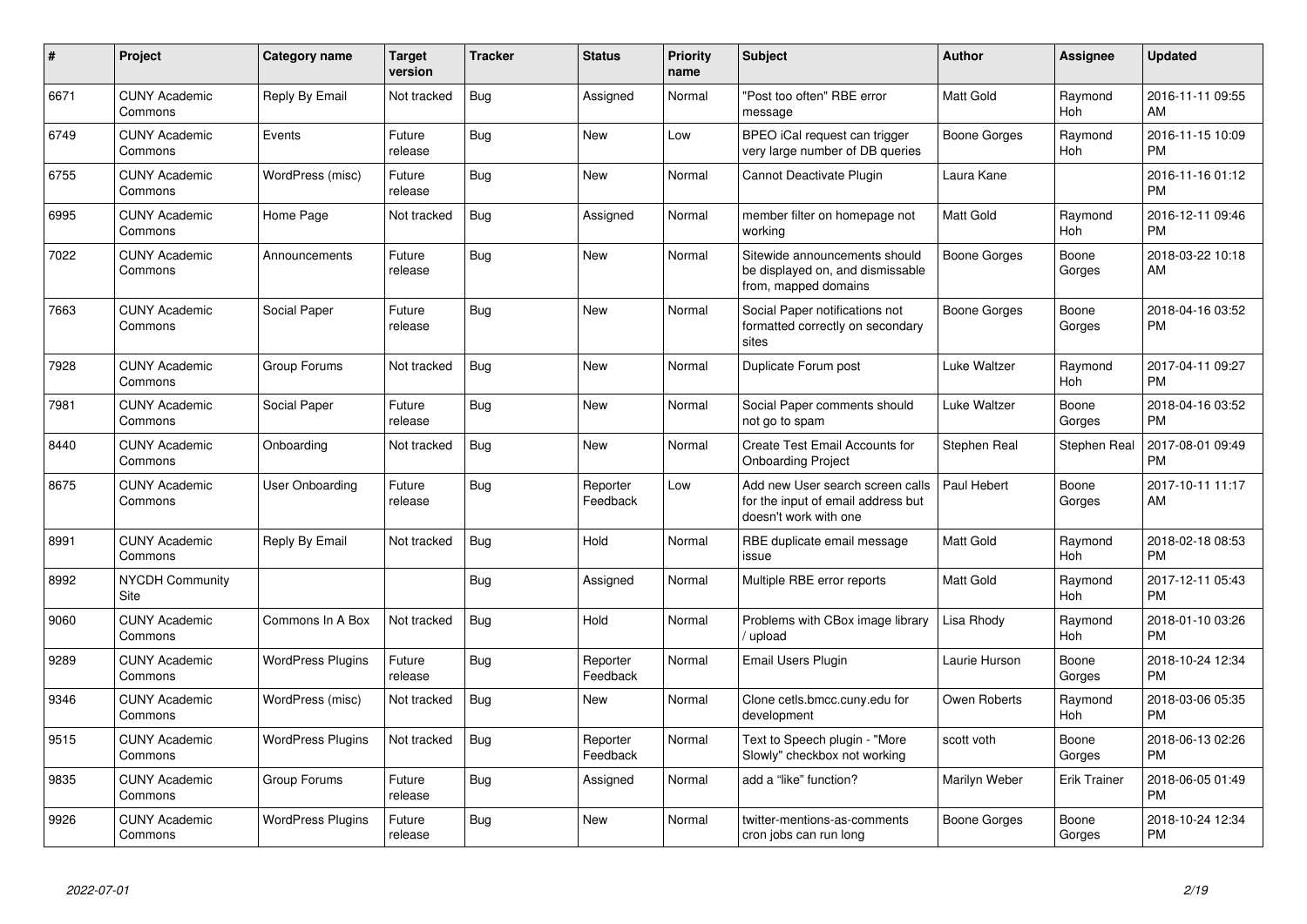| #     | Project                         | Category name              | <b>Target</b><br>version | Tracker    | <b>Status</b>        | Priority<br>name | <b>Subject</b>                                                                                               | Author              | Assignee        | <b>Updated</b>                |
|-------|---------------------------------|----------------------------|--------------------------|------------|----------------------|------------------|--------------------------------------------------------------------------------------------------------------|---------------------|-----------------|-------------------------------|
| 9979  | <b>CUNY Academic</b><br>Commons | <b>Email Notifications</b> | Not tracked              | Bug        | Reporter<br>Feedback | Normal           | Reports of slow email activation<br>emails                                                                   | Matt Gold           | Boone<br>Gorges | 2018-08-29 09:40<br><b>PM</b> |
| 10040 | <b>CUNY Academic</b><br>Commons | WordPress (misc)           | Not tracked              | Bug        | Reporter<br>Feedback | Normal           | User doesn't see full list of themes                                                                         | Matt Gold           | Boone<br>Gorges | 2018-07-25 10:12<br>AM        |
| 10262 | <b>CUNY Academic</b><br>Commons |                            | Not tracked              | Bug        | Reporter<br>Feedback | Normal           | Newsletter Plugin: Broken Image<br>at Bottom of All Newsletters                                              | Mark Webb           | Raymond<br>Hoh  | 2018-08-30 05:17<br><b>PM</b> |
| 10678 | <b>CUNY Academic</b><br>Commons |                            | Not tracked              | Bug        | Reporter<br>Feedback | High             | Newsletter Plugin Not Sending<br>Out Newsletters                                                             | Mark Webb           | Boone<br>Gorges | 2019-09-16 09:38<br><b>PM</b> |
| 10769 | <b>CUNY Academic</b><br>Commons | <b>WordPress Themes</b>    | Not tracked              | Bug        | Reporter<br>Feedback | Normal           | 2011 Theme Sidebar                                                                                           | Mark Webb           |                 | 2018-12-04 04:09<br><b>PM</b> |
| 10794 | <b>CUNY Academic</b><br>Commons | Performance                | Not tracked              | <b>Bug</b> | New                  | Normal           | Memcached connection<br>occasionally breaks                                                                  | <b>Boone Gorges</b> | Boone<br>Gorges | 2018-12-06 03:30<br><b>PM</b> |
| 11024 | <b>CUNY Academic</b><br>Commons | WordPress (misc)           | Future<br>release        | Bug        | New                  | Normal           | Subsites should not show "you<br>should update your .htaccess<br>now" notice after permalink setting<br>save | <b>Boone Gorges</b> |                 | 2019-01-28 01:35<br><b>PM</b> |
| 11120 | <b>CUNY Academic</b><br>Commons | <b>WordPress Plugins</b>   | Not tracked              | Bug        | Reporter<br>Feedback | Normal           | Events Manager Events Not<br>Showing Up                                                                      | Mark Webb           |                 | 2019-02-27 04:10<br><b>PM</b> |
| 11243 | <b>CUNY Academic</b><br>Commons | BuddyPress (misc)          | Future<br>release        | Bug        | New                  | Normal           | Audit bp-custom.php                                                                                          | Raymond Hoh         | Raymond<br>Hoh  | 2022-04-26 11:59<br>AM        |
| 11392 | <b>CUNY Academic</b><br>Commons |                            | Future<br>release        | Bug        | <b>New</b>           | Normal           | Migrate users away from<br><b>StatPress</b>                                                                  | <b>Boone Gorges</b> |                 | 2019-04-23 03:53<br><b>PM</b> |
| 11415 | <b>CUNY Academic</b><br>Commons | <b>WordPress Plugins</b>   | Not tracked              | Bug        | Reporter<br>Feedback | Normal           | Blog Subscriptions in Jetpack                                                                                | Laurie Hurson       |                 | 2019-05-14 10:34<br>AM        |
| 11556 | <b>CUNY Academic</b><br>Commons | Courses                    | Not tracked              | Bug        | Reporter<br>Feedback | Normal           | Instructor name given in course<br>listing                                                                   | Tom Harbison        |                 | 2019-06-25 04:12<br><b>PM</b> |
| 11649 | <b>CUNY Academic</b><br>Commons | <b>WordPress Plugins</b>   | 2.0.3                    | Bug        | In Progress          | Normal           | CC license displayed on every<br>page                                                                        | Gina Cherry         | Raymond<br>Hoh  | 2022-06-29 11:32<br>AM        |
| 11879 | <b>CUNY Academic</b><br>Commons |                            | Not tracked              | <b>Bug</b> | <b>New</b>           | Normal           | Hypothesis comments appearing<br>on multiple, different pdfs across<br>blogs                                 | Laurie Hurson       | Laurie Hurson   | 2019-09-19 02:39<br><b>PM</b> |
| 11971 | <b>CUNY Academic</b><br>Commons | <b>Email Notifications</b> | Future<br>release        | <b>Bug</b> | Reporter<br>Feedback | Low              | Pictures obscured in emailed post<br>notifications                                                           | Marilyn Weber       | Raymond<br>Hoh  | 2019-11-21 01:14<br><b>PM</b> |
| 12198 | <b>CUNY Academic</b><br>Commons |                            | Not tracked $\vert$ Bug  |            | Reporter<br>Feedback | Normal           | Duplicate listing in My Sites                                                                                | Tom Harbison        |                 | 2019-12-09 05:50<br><b>PM</b> |
| 12360 | <b>CUNY Academic</b><br>Commons | <b>WordPress Themes</b>    | Not tracked              | Bug        | Reporter<br>Feedback | Normal           | site just says "DANTE We are<br>currently in maintenance mode,<br>please check back shortly."                | Marilyn Weber       |                 | 2020-02-04 12:13<br><b>PM</b> |
| 12436 | <b>CUNY Academic</b><br>Commons |                            | Not tracked              | Bug        | Assigned             | Normal           | Nightly system downtime                                                                                      | Boone Gorges        |                 | 2020-08-01 09:30<br>AM        |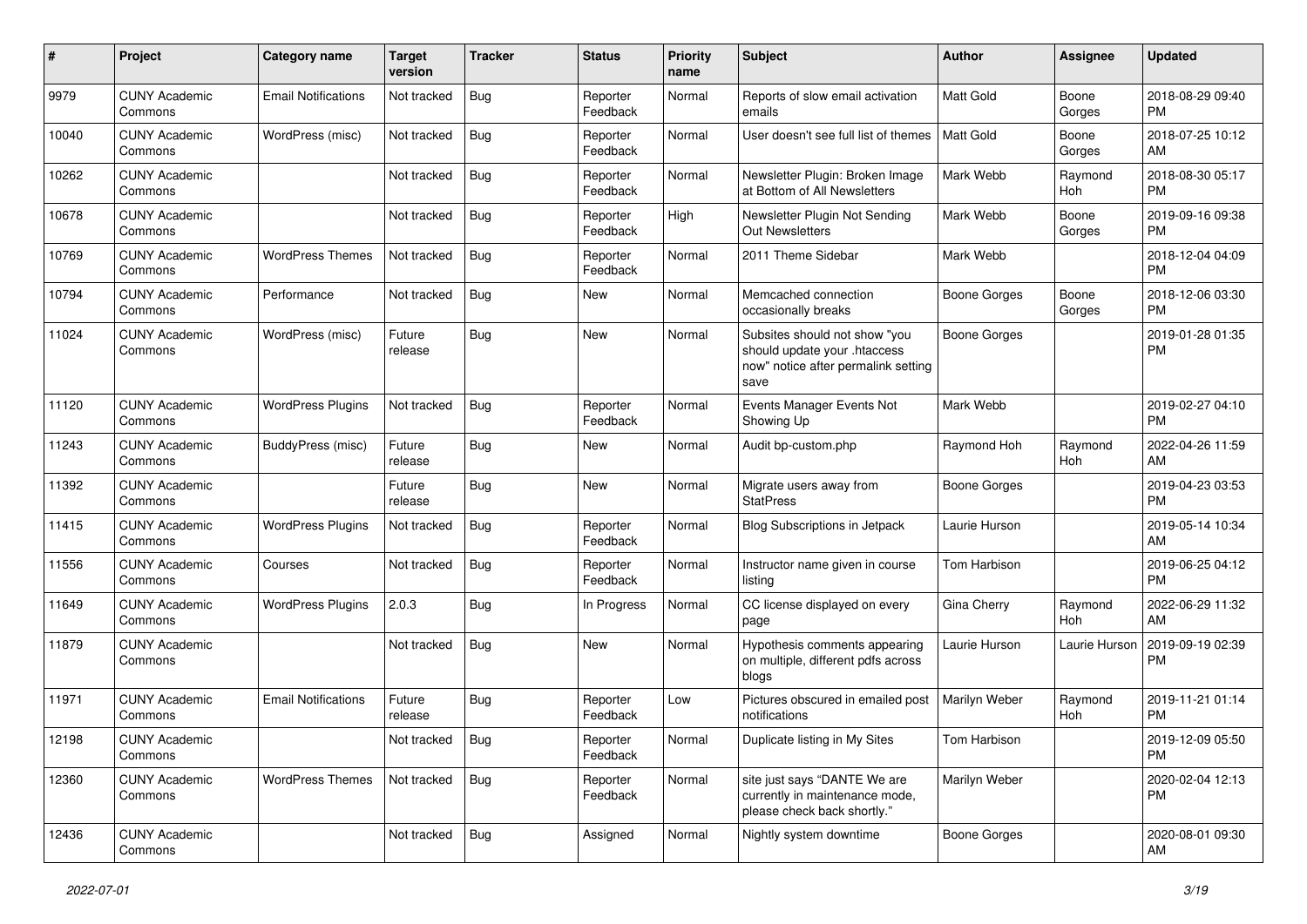| #     | Project                         | <b>Category name</b>     | <b>Target</b><br>version | <b>Tracker</b> | <b>Status</b>        | <b>Priority</b><br>name | <b>Subject</b>                                                       | <b>Author</b>           | <b>Assignee</b> | <b>Updated</b>                |
|-------|---------------------------------|--------------------------|--------------------------|----------------|----------------------|-------------------------|----------------------------------------------------------------------|-------------------------|-----------------|-------------------------------|
| 12438 | <b>CUNY Academic</b><br>Commons | Courses                  | Not tracked              | <b>Bug</b>     | <b>New</b>           | Normal                  | Site appearing twice                                                 | Laurie Hurson           | Boone<br>Gorges | 2020-02-18 01:34<br><b>PM</b> |
| 12573 | <b>CUNY Academic</b><br>Commons | <b>WordPress Plugins</b> | Future<br>release        | Bug            | <b>New</b>           | Normal                  | <b>CommentPress Core Issues</b>                                      | scott voth              |                 | 2020-03-24 04:32<br><b>PM</b> |
| 13328 | <b>CUNY Academic</b><br>Commons | Group Forums             | Not tracked              | <b>Bug</b>     | Reporter<br>Feedback | Normal                  | cross-posting in two related<br>groups                               | Marilyn Weber           | Raymond<br>Hoh  | 2020-09-15 10:39<br><b>PM</b> |
| 13331 | <b>CUNY Academic</b><br>Commons | Site cloning             | Future<br>release        | Bug            | <b>New</b>           | Normal                  | Combine Site Template and Clone<br>operations                        | Boone Gorges            | Jeremy Felt     | 2021-11-19 12:39<br><b>PM</b> |
| 13430 | <b>CUNY Academic</b><br>Commons | Reply By Email           | Not tracked              | <b>Bug</b>     | <b>New</b>           | Normal                  | Delay in RBE                                                         | Luke Waltzer            | Raymond<br>Hoh  | 2020-10-13 11:16<br>AM        |
| 13457 | <b>CUNY Academic</b><br>Commons | Group Forums             | 2.0.3                    | Bug            | <b>New</b>           | High                    | Forum post not sending<br>notifications                              | Filipa Calado           | Raymond<br>Hoh  | 2022-06-29 11:32<br>AM        |
| 13949 | <b>CUNY Academic</b><br>Commons |                          | Not tracked              | Bug            | <b>New</b>           | Normal                  | Continued debugging of runaway<br>MySQL connections                  | <b>Matt Gold</b>        | Boone<br>Gorges | 2021-09-14 10:42<br>AM        |
| 14113 | <b>CUNY Academic</b><br>Commons | WordPress (misc)         | Future<br>release        | Bug            | Hold                 | Normal                  | Block Editor Not Working on this<br>page - Json error                | scott voth              | Boone<br>Gorges | 2021-03-05 11:01<br>AM        |
| 14483 | <b>CUNY Academic</b><br>Commons | WordPress - Media        | Not tracked              | <b>Bug</b>     | Reporter<br>Feedback | Normal                  | Wordpress PDF Embed Stopped<br>Working after JITP Media Clone        | Patrick DeDauw          | Boone<br>Gorges | 2021-05-20 01:51<br><b>PM</b> |
| 14496 | <b>CUNY Academic</b><br>Commons | Domain Mapping           | Future<br>release        | <b>Bug</b>     | <b>New</b>           | Normal                  | Mapped domain SSO uses<br>third-party cookies                        | Raymond Hoh             | Raymond<br>Hoh  | 2021-05-24 04:03<br><b>PM</b> |
| 14629 | <b>CUNY Academic</b><br>Commons |                          | Not tracked              | Bug            | Reporter<br>Feedback | Normal                  | Possible Post Order Bug?                                             | Syelle Graves           |                 | 2021-09-14 10:47<br>AM        |
| 14792 | <b>CUNY Academic</b><br>Commons |                          |                          | <b>Bug</b>     | New                  | Normal                  | Inconsistent email notifications<br>from gravity forms               | Raffi<br>Khatchadourian |                 | 2021-10-04 01:50<br><b>PM</b> |
| 14908 | <b>CUNY Academic</b><br>Commons | Performance              |                          | Bug            | <b>New</b>           | Normal                  | Stale object cache on cdev                                           | Raymond Hoh             | Boone<br>Gorges | 2021-12-07 09:45<br>AM        |
| 14936 | <b>CUNY Academic</b><br>Commons |                          |                          | <b>Bug</b>     | New                  | Normal                  | Commons websites blocked by<br>SPS campus network                    | Laurie Hurson           |                 | 2021-11-03 03:57<br><b>PM</b> |
| 14940 | <b>CUNY Academic</b><br>Commons |                          |                          | <b>Bug</b>     | New                  | Normal                  | Discrepancy between Commons<br>profile "sites" and actual # of sites | Laurie Hurson           |                 | 2021-11-08 11:09<br>AM        |
| 14987 | <b>CUNY Academic</b><br>Commons | <b>WordPress Plugins</b> | Future<br>release        | Bug            | <b>New</b>           | Normal                  | Elementor update causes<br>database freeze-up                        | Boone Gorges            | Boone<br>Gorges | 2021-11-29 12:02<br><b>PM</b> |
| 15242 | <b>CUNY Academic</b><br>Commons | Performance              | Not tracked              | Bug            | Reporter<br>Feedback | Normal                  | Slugist site                                                         | Raffi<br>Khatchadourian | Boone<br>Gorges | 2022-02-07 11:14<br>AM        |
| 15516 | <b>CUNY Academic</b><br>Commons | <b>WordPress Plugins</b> |                          | Bug            | Reporter<br>Feedback | Normal                  | Can't publish or save draft of post<br>on wordpress.com              | Raffi<br>Khatchadourian | Raymond<br>Hoh  | 2022-03-02 05:52<br><b>PM</b> |
| 15757 | <b>CUNY Academic</b><br>Commons |                          |                          | <b>Bug</b>     | <b>New</b>           | Normal                  | Members # do not match                                               | Laurie Hurson           |                 | 2022-03-30 04:52<br>PM        |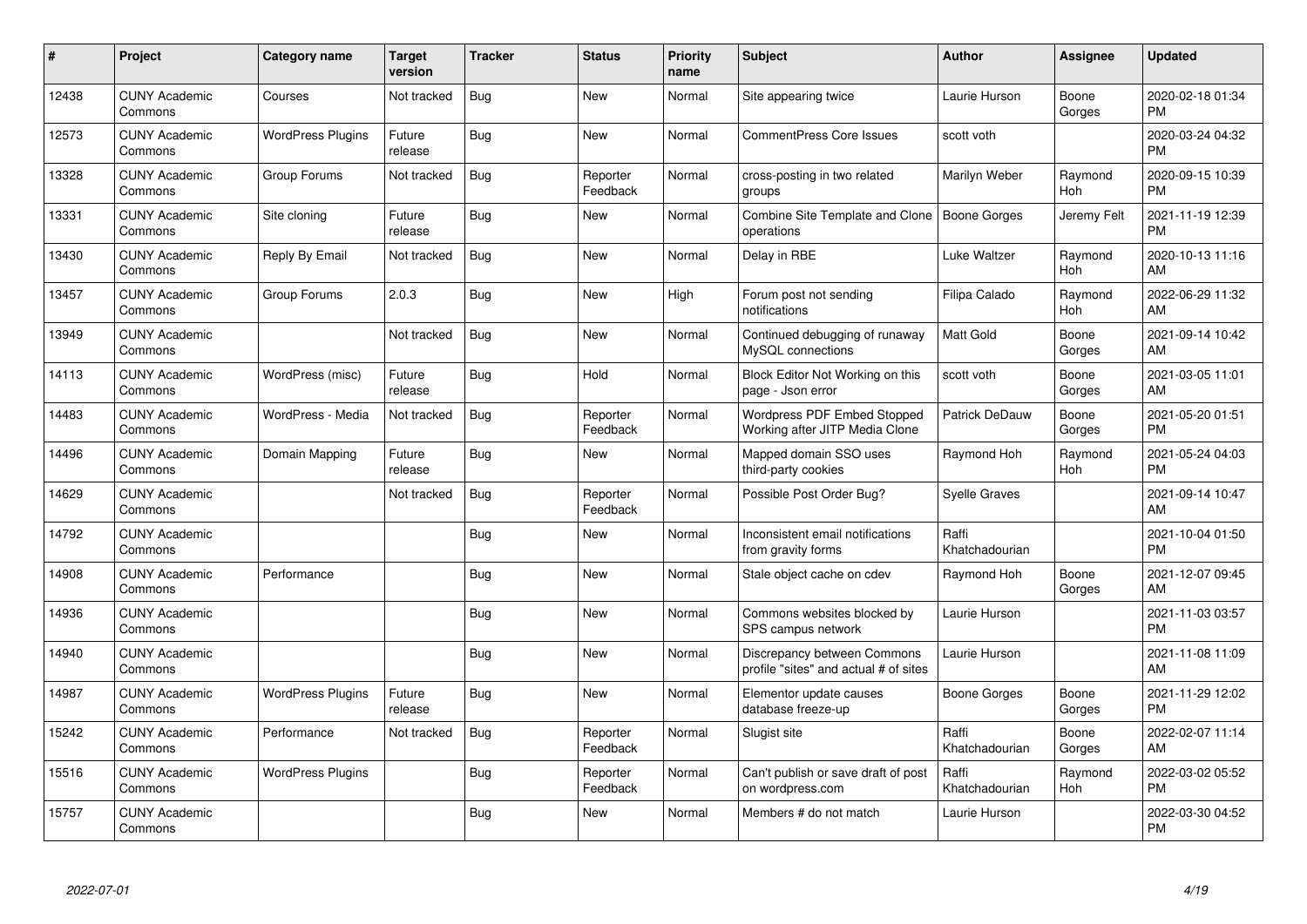| $\#$  | Project                         | <b>Category name</b>       | <b>Target</b><br>version | <b>Tracker</b> | <b>Status</b>        | <b>Priority</b><br>name | <b>Subject</b>                                                                             | Author                  | <b>Assignee</b>     | <b>Updated</b>                |
|-------|---------------------------------|----------------------------|--------------------------|----------------|----------------------|-------------------------|--------------------------------------------------------------------------------------------|-------------------------|---------------------|-------------------------------|
| 16177 | <b>CUNY Academic</b><br>Commons | Reply By Email             |                          | <b>Bug</b>     | <b>New</b>           | Normal                  | Switch to Inbound mode for RBE                                                             | Raymond Hoh             | Raymond<br>Hoh      | 2022-05-30 04:32<br><b>PM</b> |
| 16199 | <b>CUNY Academic</b><br>Commons | <b>Directories</b>         | 2.0.3                    | Bug            | <b>New</b>           | Normal                  | Removed "Semester" Filter from<br><b>Courses Directory</b>                                 | Laurie Hurson           | Boone<br>Gorges     | 2022-06-29 11:32<br>AM        |
| 16245 | <b>CUNY Academic</b><br>Commons | WordPress (misc)           |                          | <b>Bug</b>     | Reporter<br>Feedback | Normal                  | Save Button missing on<br>WordPress Profile page                                           | scott voth              | Raymond<br>Hoh      | 2022-06-16 03:09<br><b>PM</b> |
| 16255 | <b>CUNY Academic</b><br>Commons | WordPress (misc)           |                          | Bug            | New                  | Normal                  | Need to define 'MULTISITE'<br>constant in wp-config.php                                    | Raymond Hoh             |                     | 2022-06-19 09:31<br>AM        |
| 16294 | <b>CUNY Academic</b><br>Commons |                            |                          | Bug            | <b>New</b>           | Urgent                  | CAC is down                                                                                | Raffi<br>Khatchadourian |                     | 2022-06-27 02:00<br><b>PM</b> |
| 16307 | <b>CUNY Academic</b><br>Commons |                            |                          | <b>Bug</b>     | <b>New</b>           | Normal                  | Add brief messaging to<br>accept/decline group membership<br>requests                      | <b>Matt Gold</b>        | Boone<br>Gorges     | 2022-06-27 06:13<br><b>PM</b> |
| 16318 | <b>CUNY Academic</b><br>Commons |                            |                          | Bug            | <b>New</b>           | Normal                  | Unable to Access block editor or<br>embed YouTube videos in new<br>pages, in one site only | Syelle Graves           |                     | 2022-07-01 06:53<br>PM        |
| 16319 | <b>CUNY Academic</b><br>Commons | <b>WordPress Plugins</b>   | 2.0.3                    | Bug            | New                  | Normal                  | Request for Events Calendar Pro<br>5.14.2 update                                           | Raymond Hoh             | Raymond<br>Hoh      | 2022-07-01 04:16<br><b>PM</b> |
| 58    | <b>CUNY Academic</b><br>Commons | BuddyPress (misc)          | Future<br>release        | Feature        | Assigned             | Low                     | Make member search sortable by<br>last name                                                | Roberta Brody           | Boone<br>Gorges     | 2010-08-26 02:38<br><b>PM</b> |
| 287   | <b>CUNY Academic</b><br>Commons | WordPress (misc)           | Future<br>release        | Feature        | Assigned             | Normal                  | Create troubleshooting tool for<br>account sign-up                                         | Matt Gold               | Boone<br>Gorges     | 2015-11-09 06:17<br><b>PM</b> |
| 308   | <b>CUNY Academic</b><br>Commons | Registration               | Future<br>release        | Feature        | <b>New</b>           | Normal                  | Group recommendations for<br>signup process                                                | Boone Gorges            | Samantha<br>Raddatz | 2015-11-09 05:07<br><b>PM</b> |
| 310   | <b>CUNY Academic</b><br>Commons | BuddyPress (misc)          | Future<br>release        | Feature        | Assigned             | Low                     | <b>Friend Request Email</b>                                                                | <b>Matt Gold</b>        | Samantha<br>Raddatz | 2015-11-09 05:08<br><b>PM</b> |
| 333   | <b>CUNY Academic</b><br>Commons | <b>Email Notifications</b> | Future<br>release        | Feature        | Assigned             | Low                     | Delay Forum Notification Email<br>Delivery Until After Editing Period<br>Ends              | Matt Gold               | Raymond<br>Hoh      | 2015-11-09 06:01<br><b>PM</b> |
| 364   | <b>CUNY Academic</b><br>Commons | <b>WordPress Plugins</b>   | Future<br>release        | Feature        | <b>New</b>           | Normal                  | <b>Bulletin Board</b>                                                                      | Matt Gold               |                     | 2015-01-05 08:50<br><b>PM</b> |
| 365   | <b>CUNY Academic</b><br>Commons | WordPress (misc)           | Future<br>release        | Feature        | Assigned             | Normal                  | <b>Create Mouseover Tooltips</b><br>throughout Site                                        | Matt Gold               | Chris Stein         | 2015-11-09 06:18<br><b>PM</b> |
| 370   | <b>CUNY Academic</b><br>Commons | Registration               | Future<br>release        | Feature        | Assigned             | High                    | <b>Guest Accounts</b>                                                                      | <b>Matt Gold</b>        | <b>Matt Gold</b>    | 2015-04-09 09:33<br><b>PM</b> |
| 377   | <b>CUNY Academic</b><br>Commons | BuddyPress (misc)          | Future<br>release        | Feature        | Assigned             | Normal                  | Like buttons                                                                               | Matt Gold               | Boone<br>Gorges     | 2010-11-16 05:13<br><b>PM</b> |
| 412   | <b>CUNY Academic</b><br>Commons | <b>WordPress Themes</b>    | Future<br>release        | Feature        | Assigned             | Normal                  | <b>Featured Themes</b>                                                                     | <b>Matt Gold</b>        | Dominic<br>Giglio   | 2015-01-05 08:44<br><b>PM</b> |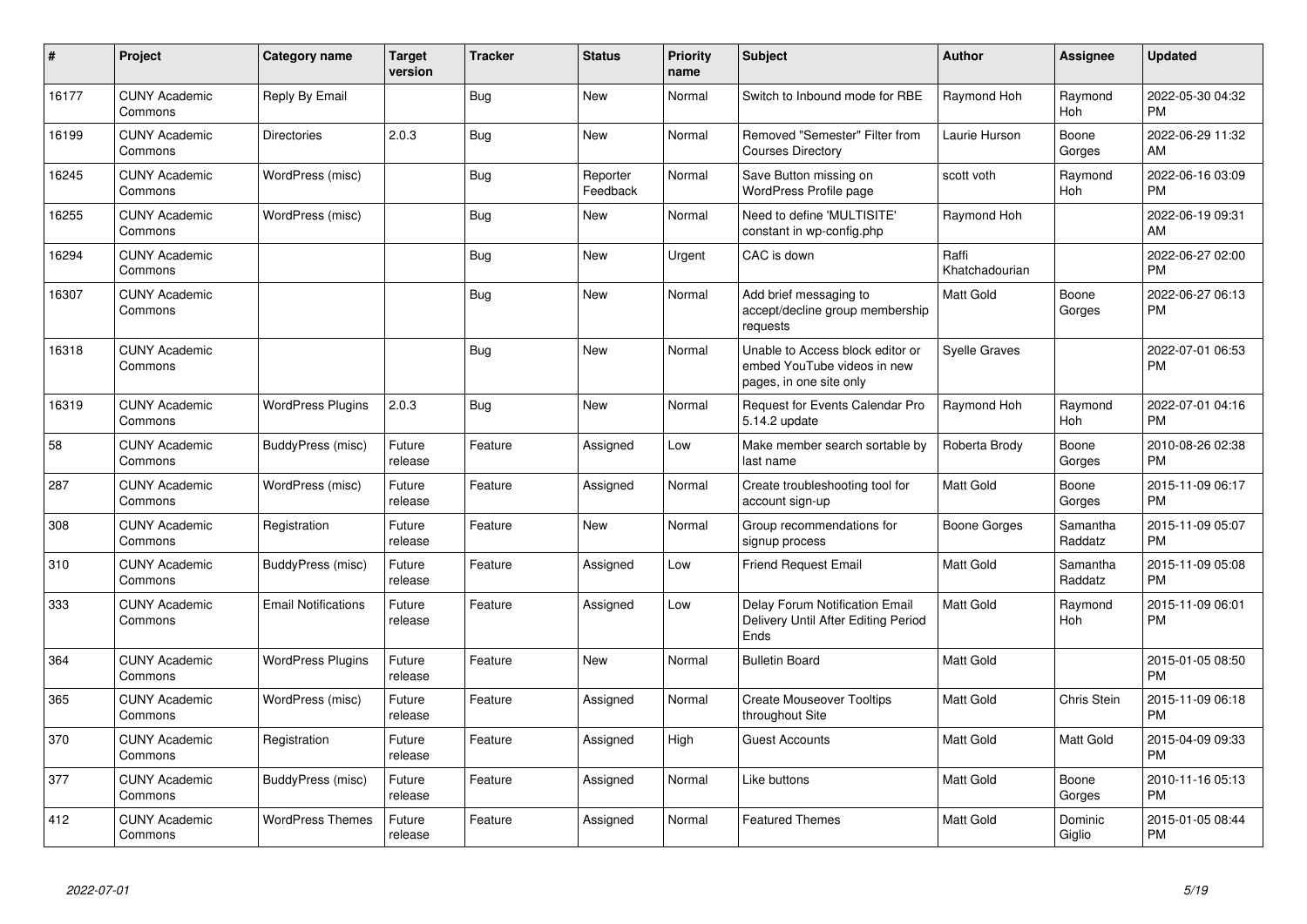| #    | Project                         | <b>Category name</b>     | <b>Target</b><br>version | Tracker | <b>Status</b> | <b>Priority</b><br>name | <b>Subject</b>                                                               | <b>Author</b>       | <b>Assignee</b>     | <b>Updated</b>                |
|------|---------------------------------|--------------------------|--------------------------|---------|---------------|-------------------------|------------------------------------------------------------------------------|---------------------|---------------------|-------------------------------|
| 435  | <b>CUNY Academic</b><br>Commons | BuddyPress (misc)        | Future<br>release        | Feature | Assigned      | Normal                  | Include Avatar Images in Forum<br><b>Post Notification Emails</b>            | <b>Matt Gold</b>    | Boone<br>Gorges     | 2010-12-08 12:40<br>PM.       |
| 481  | <b>CUNY Academic</b><br>Commons | Groups (misc)            | Future<br>release        | Feature | Assigned      | Normal                  | ability to archive inactive groups<br>and blogs                              | Michael Mandiberg   | Samantha<br>Raddatz | 2015-11-09 05:56<br><b>PM</b> |
| 497  | <b>CUNY Academic</b><br>Commons | <b>WordPress Plugins</b> | Future<br>release        | Feature | Assigned      | Normal                  | Drag and Drop Ordering on<br><b>Gallery Post Plugin</b>                      | Matt Gold           | Ron Rennick         | 2015-11-09 06:18<br><b>PM</b> |
| 500  | <b>CUNY Academic</b><br>Commons | BuddyPress (misc)        | Future<br>release        | Feature | Assigned      | Normal                  | <b>Export Group Data</b>                                                     | <b>Matt Gold</b>    | Boone<br>Gorges     | 2010-12-19 12:09<br><b>PM</b> |
| 519  | <b>CUNY Academic</b><br>Commons | <b>BuddyPress Docs</b>   | Future<br>release        | Feature | Assigned      | Low                     | TOC for individual docs - for new<br>BP "wiki-like" plugin                   | scott voth          | Boone<br>Gorges     | 2015-11-09 05:54<br><b>PM</b> |
| 554  | <b>CUNY Academic</b><br>Commons | BuddyPress (misc)        | Future<br>release        | Feature | Assigned      | Normal                  | Add Trackback notifications to<br>site-wide activity feed                    | <b>Matt Gold</b>    | Boone<br>Gorges     | 2015-11-09 06:19<br><b>PM</b> |
| 585  | <b>CUNY Academic</b><br>Commons | Group Forums             | Future<br>release        | Feature | Assigned      | Normal                  | Merge Forum Topics                                                           | Sarah Morgano       | Boone<br>Gorges     | 2011-07-06 04:11<br><b>PM</b> |
| 599  | <b>CUNY Academic</b><br>Commons | BuddyPress (misc)        | Future<br>release        | Feature | Assigned      | Normal                  | Consider adding rating plugins for<br><b>BuddyPress/BBPress</b>              | <b>Matt Gold</b>    | Boone<br>Gorges     | 2011-08-22 06:50<br><b>PM</b> |
| 618  | <b>CUNY Academic</b><br>Commons | <b>BuddyPress Docs</b>   | Future<br>release        | Feature | Assigned      | Normal                  | BuddyPress Docs: export formats                                              | <b>Boone Gorges</b> | Boone<br>Gorges     | 2015-11-09 05:38<br><b>PM</b> |
| 635  | <b>CUNY Academic</b><br>Commons | BuddyPress (misc)        | Future<br>release        | Feature | Assigned      | Normal                  | Big Blue Button -<br>Videoconferencing in Groups and<br><b>Blogs</b>         | Matt Gold           | Boone<br>Gorges     | 2011-03-14 03:24<br><b>PM</b> |
| 653  | <b>CUNY Academic</b><br>Commons | Group Blogs              | Future<br>release        | Feature | Assigned      | Normal                  | Redesign Integration of Groups<br>and Blogs                                  | Matt Gold           | Samantha<br>Raddatz | 2015-11-09 05:40<br><b>PM</b> |
| 658  | <b>CUNY Academic</b><br>Commons | <b>WordPress Plugins</b> | Future<br>release        | Feature | Assigned      | Normal                  | Rebulid Sitewide Tag Suggestion                                              | <b>Matt Gold</b>    | Boone<br>Gorges     | 2015-01-05 08:47<br><b>PM</b> |
| 940  | <b>CUNY Academic</b><br>Commons | Redmine                  | Future<br>release        | Feature | Assigned      | Low                     | Communication with users after<br>releases                                   | <b>Matt Gold</b>    | Dominic<br>Giglio   | 2012-09-09 04:36<br><b>PM</b> |
| 1105 | <b>CUNY Academic</b><br>Commons | WordPress (misc)         | Future<br>release        | Feature | Assigned      | Normal                  | Rephrase Blog Privacy Options                                                | Matt Gold           | Samantha<br>Raddatz | 2015-11-09 06:19<br><b>PM</b> |
| 1165 | <b>CUNY Academic</b><br>Commons | <b>Email Invitations</b> | Future<br>release        | Feature | Assigned      | Low                     | Allow saved lists of invitees under<br>Send Invites                          | <b>Boone Gorges</b> | Boone<br>Gorges     | 2015-11-09 06:03<br><b>PM</b> |
| 1166 | <b>CUNY Academic</b><br>Commons | <b>Email Invitations</b> | Future<br>release        | Feature | New           | Low                     | Better organizational tools for Sent<br>Invites                              | Boone Gorges        | Boone<br>Gorges     | 2015-11-09 06:02<br><b>PM</b> |
| 1167 | <b>CUNY Academic</b><br>Commons | <b>Email Invitations</b> | Future<br>release        | Feature | New           | Low                     | Allow email invitations to be resent   Boone Gorges                          |                     | Boone<br>Gorges     | 2015-11-12 12:53<br>AM        |
| 1192 | <b>CUNY Academic</b><br>Commons | Group Files              | Future<br>release        | Feature | Assigned      | Low                     | When posting group files, allow<br>users to add a category without<br>saving | Matt Gold           | Raymond<br>Hoh      | 2015-11-09 05:53<br>PM        |
| 1417 | <b>CUNY Academic</b><br>Commons | <b>BuddyPress Docs</b>   | Future<br>release        | Feature | Assigned      | Low                     | <b>Bulk actions for BuddyPress Docs</b>                                      | Boone Gorges        | Boone<br>Gorges     | 2016-10-17 10:41<br>PM        |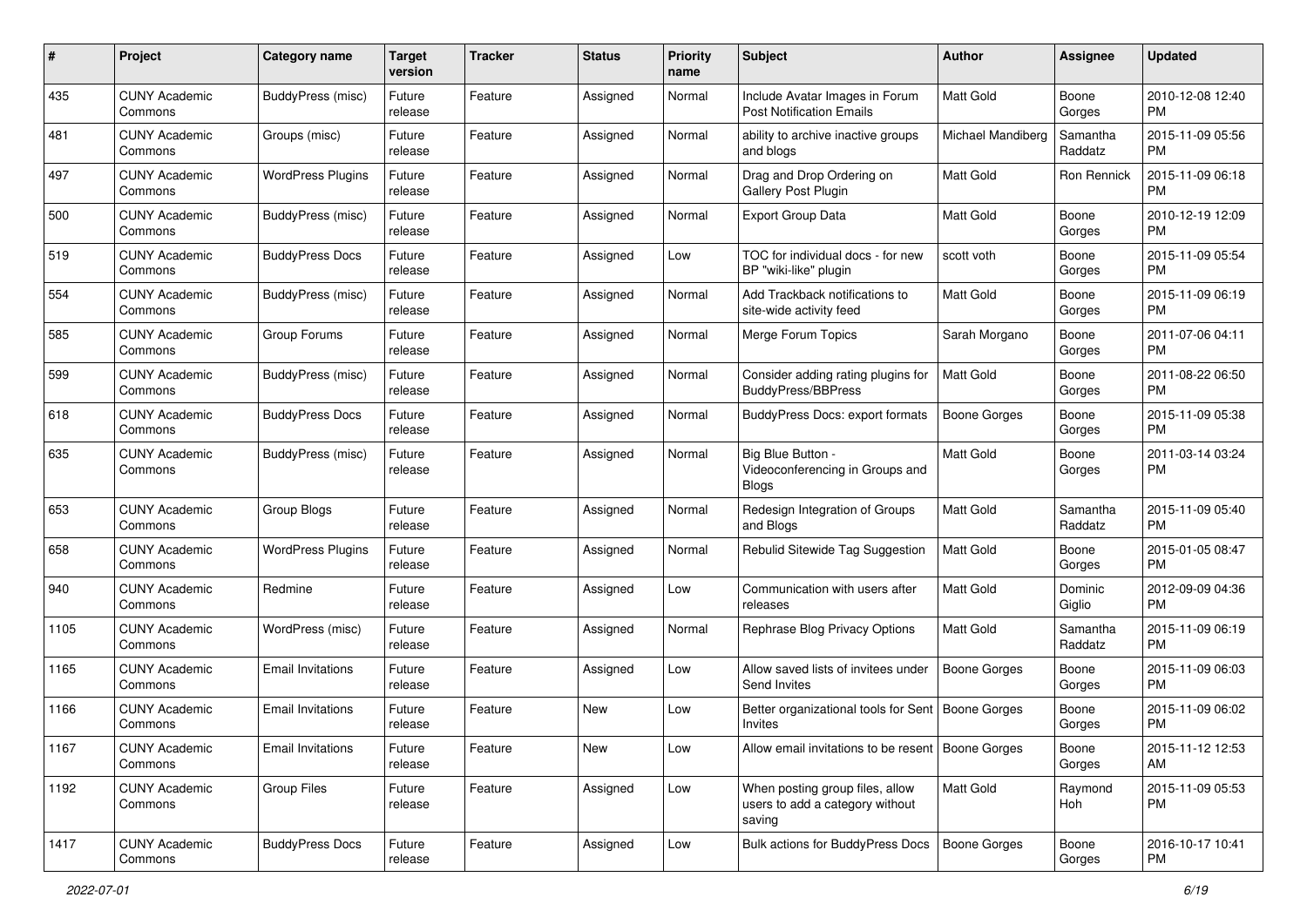| #    | Project                         | <b>Category name</b>     | <b>Target</b><br>version | <b>Tracker</b> | <b>Status</b>        | <b>Priority</b><br>name | <b>Subject</b>                                                    | <b>Author</b>       | <b>Assignee</b>     | <b>Updated</b>                |
|------|---------------------------------|--------------------------|--------------------------|----------------|----------------------|-------------------------|-------------------------------------------------------------------|---------------------|---------------------|-------------------------------|
| 1422 | <b>CUNY Academic</b><br>Commons | <b>BuddyPress Docs</b>   | Future<br>release        | Feature        | Assigned             | Normal                  | Make "created Doc" activity icons<br>non-mini                     | <b>Boone Gorges</b> | Boone<br>Gorges     | 2015-11-09 05:48<br><b>PM</b> |
| 1423 | <b>CUNY Academic</b><br>Commons | BuddyPress (misc)        | Future<br>release        | Feature        | Assigned             | Low                     | Show an avatar for pingback<br>comment activity items             | Boone Gorges        | Tahir Butt          | 2016-10-24 12:03<br><b>PM</b> |
| 1456 | <b>CUNY Academic</b><br>Commons | Group Invitations        | Future<br>release        | Feature        | Reporter<br>Feedback | Low                     | Invite to Group Button from Profile<br>Field                      | <b>Matt Gold</b>    | Samantha<br>Raddatz | 2015-11-09 05:59<br><b>PM</b> |
| 1460 | <b>CUNY Academic</b><br>Commons | Analytics                | Future<br>release        | Feature        | Assigned             | Normal                  | Update System Report                                              | <b>Brian Foote</b>  | Boone<br>Gorges     | 2015-11-09 06:13<br><b>PM</b> |
| 1508 | <b>CUNY Academic</b><br>Commons | WordPress (misc)         | Future<br>release        | Feature        | Assigned             | Normal                  | Share login cookies across<br>mapped domains                      | Boone Gorges        | Boone<br>Gorges     | 2012-07-02 12:12<br><b>PM</b> |
| 1544 | <b>CUNY Academic</b><br>Commons | Groups (misc)            | Future<br>release        | Feature        | Reporter<br>Feedback | Normal                  | Group Filtering and Sorting                                       | Matt Gold           | Chris Stein         | 2019-03-01 02:25<br><b>PM</b> |
| 1562 | <b>CUNY Academic</b><br>Commons | <b>WordPress Plugins</b> | Future<br>release        | Feature        | Assigned             | Low                     | Play with NYT Collaborative<br><b>Authoring Tool</b>              | <b>Matt Gold</b>    | Boone<br>Gorges     | 2015-01-05 08:47<br><b>PM</b> |
| 1744 | <b>CUNY Academic</b><br>Commons | <b>BuddyPress Docs</b>   | Future<br>release        | Feature        | Assigned             | Normal                  | Spreadsheet-style Docs                                            | Boone Gorges        | Boone<br>Gorges     | 2015-11-09 06:13<br><b>PM</b> |
| 1888 | <b>CUNY Academic</b><br>Commons | Home Page                | Future<br>release        | Feature        | Assigned             | Normal                  | Refactor BP MPO Activity Filter to<br>support proper pagination   | Sarah Morgano       | Boone<br>Gorges     | 2014-05-01 07:11<br><b>PM</b> |
| 1983 | <b>CUNY Academic</b><br>Commons | Home Page                | Future<br>release        | Feature        | Assigned             | Low                     | Media Library integration with<br>Featured Content plugin         | Boone Gorges        | Dominic<br>Giglio   | 2014-03-17 10:34<br>AM        |
| 2013 | <b>CUNY Academic</b><br>Commons | <b>Public Portfolio</b>  | Future<br>release        | Feature        | Assigned             | Low                     | Have Profile Privacy Options show<br>up only for filled-in fields | <b>Matt Gold</b>    | Boone<br>Gorges     | 2015-11-09 06:09<br><b>PM</b> |
| 2223 | <b>CUNY Academic</b><br>Commons | <b>WordPress Plugins</b> | Future<br>release        | Feature        | Assigned             | Low                     | Add Participad to the CUNY<br><b>Academic Commons</b>             | Matt Gold           | Boone<br>Gorges     | 2014-09-17 10:03<br><b>PM</b> |
| 2325 | <b>CUNY Academic</b><br>Commons | BuddyPress (misc)        | Future<br>release        | Feature        | Assigned             | Low                     | Profile should have separate fields<br>for first/last names       | local admin         | Boone<br>Gorges     | 2015-11-09 06:09<br>PM        |
| 2523 | <b>CUNY Academic</b><br>Commons | <b>BuddyPress Docs</b>   | Future<br>release        | Feature        | Assigned             | Normal                  | Allow Users to Upload Images to<br><b>BP</b> Docs                 | <b>Matt Gold</b>    | Boone<br>Gorges     | 2015-11-09 06:14<br><b>PM</b> |
| 2571 | <b>NYCDH Community</b><br>Site  |                          |                          | Feature        | Assigned             | Normal                  | Add Google custom search box to<br>homepage                       | <b>Mark Newton</b>  | Raymond<br>Hoh      | 2013-05-18 07:49<br><b>PM</b> |
| 2573 | <b>NYCDH Community</b><br>Site  |                          |                          | Feature        | Reporter<br>Feedback | Normal                  | Add dh_nyc twitter list feed to site                              | <b>Mark Newton</b>  | Matt Gold           | 2013-05-16 11:42<br><b>PM</b> |
| 2574 | <b>NYCDH Community</b><br>Site  |                          |                          | Feature        | Assigned             | Normal                  | Add Way to Upload Files to<br>Groups                              | Mark Newton         | Raymond<br>Hoh      | 2013-05-18 07:46<br><b>PM</b> |
| 2577 | <b>NYCDH Community</b><br>Site  |                          |                          | Feature        | Assigned             | Low                     | Investigate Potential to Add Links<br>to the Forum                | <b>Mark Newton</b>  | Alex Gil            | 2013-05-16 09:40<br><b>PM</b> |
| 2610 | <b>CUNY Academic</b><br>Commons | Group Invitations        | Future<br>release        | Feature        | Assigned             | Low                     | Request: Custom invitation<br>message to group invites            | local admin         | Boone<br>Gorges     | 2015-11-09 06:13<br>PM        |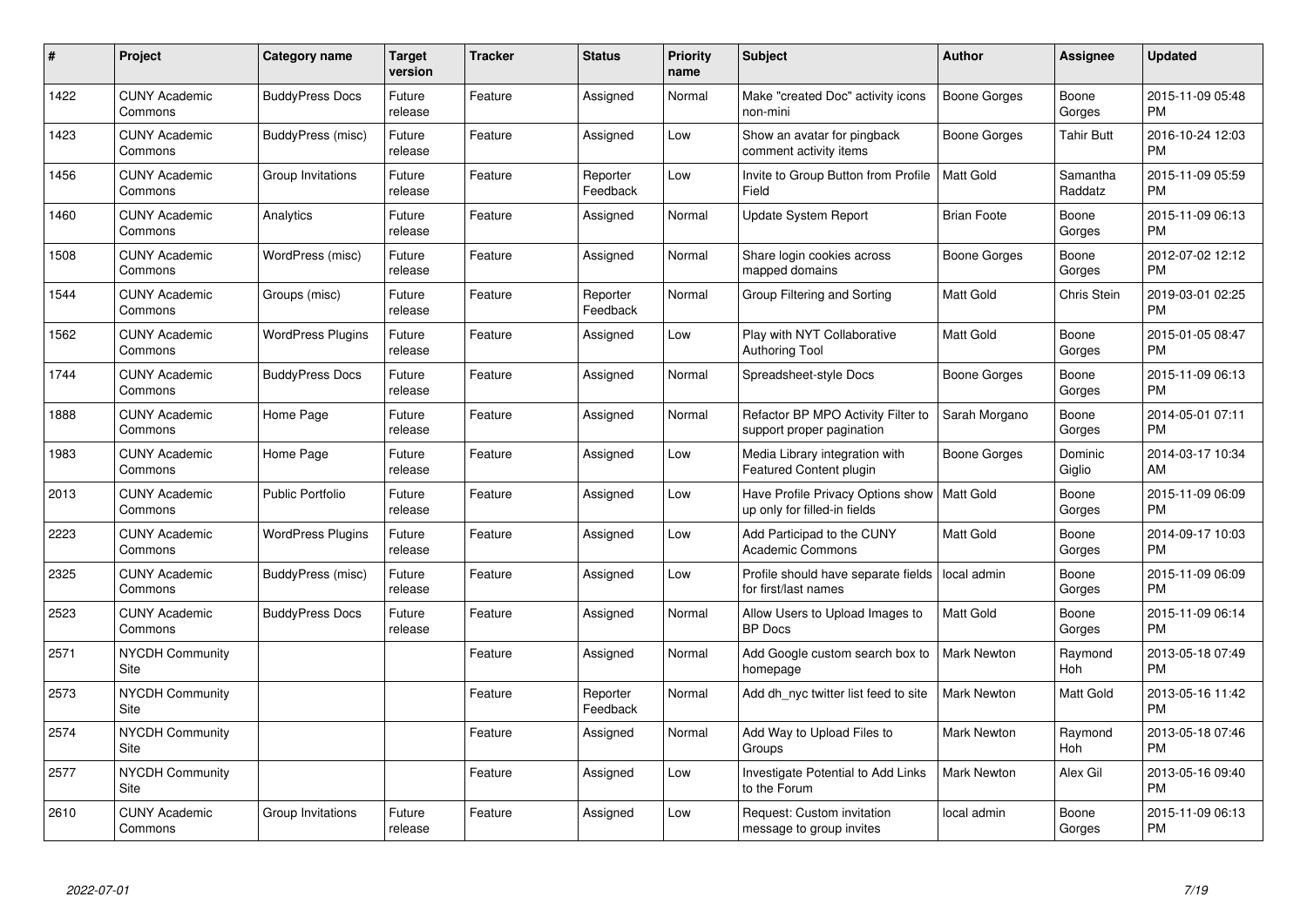| #    | <b>Project</b>                  | Category name                  | <b>Target</b><br>version | <b>Tracker</b> | <b>Status</b> | <b>Priority</b><br>name | <b>Subject</b>                                                                 | <b>Author</b>    | Assignee            | <b>Updated</b>                |
|------|---------------------------------|--------------------------------|--------------------------|----------------|---------------|-------------------------|--------------------------------------------------------------------------------|------------------|---------------------|-------------------------------|
| 2753 | <b>CUNY Academic</b><br>Commons | <b>Public Portfolio</b>        | Future<br>release        | Feature        | New           | Normal                  | Create actual actual tagification in<br>academic interests and other<br>fields | Micki Kaufman    | Boone<br>Gorges     | 2015-01-05 08:52<br><b>PM</b> |
| 2754 | <b>CUNY Academic</b><br>Commons | Design                         | Future<br>release        | Feature        | Assigned      | Normal                  | Determine strategy for CAC logo<br>handling in top header                      | Micki Kaufman    | Chris Stein         | 2015-01-05 08:53<br><b>PM</b> |
| 2832 | <b>CUNY Academic</b><br>Commons | <b>Public Portfolio</b>        | Future<br>release        | Feature        | Assigned      | Normal                  | Improve interface for (not)<br>auto-linking profile fields                     | Boone Gorges     | Chris Stein         | 2015-01-05 08:52<br><b>PM</b> |
| 2881 | <b>CUNY Academic</b><br>Commons | <b>Public Portfolio</b>        | Future<br>release        | Feature        | Assigned      | Normal                  | Redesign the UX for Profiles                                                   | Chris Stein      | <b>Chris Stein</b>  | 2016-10-13 12:45<br><b>PM</b> |
| 3002 | <b>CUNY Academic</b><br>Commons | Search                         | Future<br>release        | Feature        | Assigned      | Normal                  | Overhaul CAC search by using<br>external search appliance                      | Boone Gorges     | Boone<br>Gorges     | 2020-07-15 03:05<br><b>PM</b> |
| 3042 | <b>CUNY Academic</b><br>Commons | <b>Public Portfolio</b>        | Future<br>release        | Feature        | Assigned      | Normal                  | Browsing member interests                                                      | Matt Gold        | Boone<br>Gorges     | 2015-03-21 09:04<br><b>PM</b> |
| 3048 | <b>CUNY Academic</b><br>Commons | <b>Public Portfolio</b>        | Future<br>release        | Feature        | <b>New</b>    | Low                     | Images for rich text profile fields                                            | Boone Gorges     | Boone<br>Gorges     | 2014-02-19 12:56<br><b>PM</b> |
| 3080 | <b>CUNY Academic</b><br>Commons | <b>Group Files</b>             | Future<br>release        | Feature        | Assigned      | Low                     | Create a system to keep track of<br>file changes                               | <b>Matt Gold</b> | Boone<br>Gorges     | 2014-02-26 10:04<br><b>PM</b> |
| 3090 | <b>CUNY Academic</b><br>Commons | Twitter page                   | Future<br>release        | Feature        | Assigned      | Normal                  | Prevent Retweets from showing<br>up on Commons twitter page                    | Matt Gold        | Tahir Butt          | 2016-10-24 11:31<br>AM        |
| 3192 | <b>CUNY Academic</b><br>Commons | Group Forums                   | Future<br>release        | Feature        | Assigned      | Normal                  | Customizable forum views for<br>bbPress 2.x group forums                       | Boone Gorges     | Raymond<br>Hoh      | 2015-11-09 12:47<br><b>PM</b> |
| 3193 | <b>CUNY Academic</b><br>Commons | Group Forums                   | Future<br>release        | Feature        | Assigned      | Normal                  | bbPress 2.x dynamic roles and<br><b>RBE</b>                                    | Boone Gorges     | Boone<br>Gorges     | 2014-09-30 01:30<br><b>PM</b> |
| 3220 | <b>CUNY Academic</b><br>Commons | <b>Public Portfolio</b>        | Future<br>release        | Feature        | Assigned      | Normal                  | Add indent/outdent option to<br>Formatting Buttons on Profile<br>Page          | Matt Gold        | Boone<br>Gorges     | 2014-05-21 10:39<br><b>PM</b> |
| 3230 | <b>CUNY Academic</b><br>Commons | Internal Tools and<br>Workflow | Not tracked              | Feature        | Assigned      | High                    | Scripts for quicker<br>provisioning/updating of<br>development environments    | Boone Gorges     | Boone<br>Gorges     | 2016-01-26 04:54<br><b>PM</b> |
| 3308 | <b>CUNY Academic</b><br>Commons | Group Invitations              | Future<br>release        | Feature        | Assigned      | Normal                  | Allow members to rescind group<br>invitations                                  | <b>Matt Gold</b> | Boone<br>Gorges     | 2015-04-01 08:53<br><b>PM</b> |
| 3330 | <b>CUNY Academic</b><br>Commons | My Commons                     | Future<br>release        | Feature        | Assigned      | Normal                  | "Commons Information" tool                                                     | Boone Gorges     | Chris Stein         | 2014-09-22 08:46<br><b>PM</b> |
| 3354 | <b>CUNY Academic</b><br>Commons | <b>Group Files</b>             | Future<br>release        | Feature        | Assigned      | Low                     | Allow Group Download of Multiple<br><b>Selected Files</b>                      | <b>Matt Gold</b> | Chris Stein         | 2014-08-01 08:50<br>AM        |
| 3458 | <b>CUNY Academic</b><br>Commons | Groups (misc)                  | Future<br>release        | Feature        | Assigned      | Normal                  | Filter Members of Group by<br>Campus                                           | Michael Smith    | Samantha<br>Raddatz | 2014-09-26 08:32<br><b>PM</b> |
| 3473 | <b>CUNY Academic</b><br>Commons | <b>User Experience</b>         | Future<br>release        | Feature        | Assigned      | Normal                  | Commons profile: Add help info<br>about "Positions" replacing "title"          | Keith Miyake     | Samantha<br>Raddatz | 2015-11-09 02:28<br><b>PM</b> |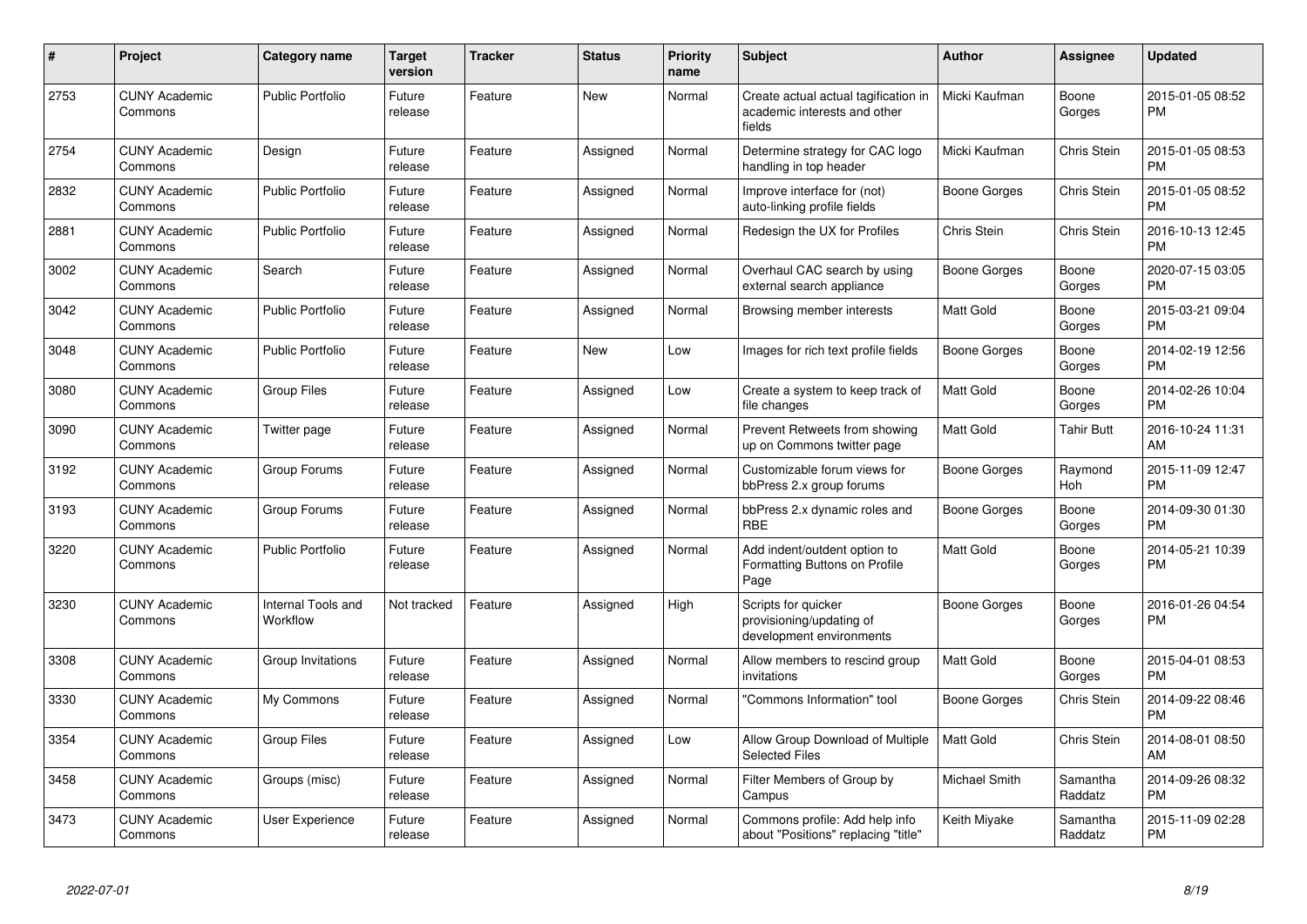| #    | Project                         | <b>Category name</b>    | <b>Target</b><br>version | <b>Tracker</b> | <b>Status</b> | Priority<br>name | <b>Subject</b>                                                                    | Author           | <b>Assignee</b>     | <b>Updated</b>                |
|------|---------------------------------|-------------------------|--------------------------|----------------|---------------|------------------|-----------------------------------------------------------------------------------|------------------|---------------------|-------------------------------|
| 3475 | <b>CUNY Academic</b><br>Commons | Events                  | Future<br>release        | Feature        | Assigned      | Normal           | Request to add plugin to<br>streamline room<br>booking/appointment booking        | Naomi Barrettara | Boone<br>Gorges     | 2014-12-01 05:14<br>PM.       |
| 3517 | <b>CUNY Academic</b><br>Commons | My Commons              | Future<br>release        | Feature        | Assigned      | Normal           | Mute/Unmute My Commons<br>updates                                                 | <b>Matt Gold</b> | Raymond<br>Hoh      | 2015-11-09 01:19<br>PM.       |
| 3536 | <b>CUNY Academic</b><br>Commons | My Commons              | Future<br>release        | Feature        | Assigned      | Normal           | Infinite Scroll on My Commons<br>page                                             | <b>Matt Gold</b> | Raymond<br>Hoh      | 2015-04-13 04:42<br><b>PM</b> |
| 3580 | <b>CUNY Academic</b><br>Commons | Group Blogs             | Future<br>release        | Feature        | New           | Normal           | Multiple blogs per group                                                          | Boone Gorges     | Boone<br>Gorges     | 2018-02-20 02:02<br><b>PM</b> |
| 3615 | <b>CUNY Academic</b><br>Commons | Redmine                 | Not tracked              | Feature        | <b>New</b>    | Low              | Create Redmine issues via email                                                   | Dominic Giglio   | Boone<br>Gorges     | 2017-11-16 11:36<br>AM        |
| 3657 | <b>CUNY Academic</b><br>Commons | WordPress (misc)        | Not tracked              | Feature        | New           | Normal           | Create alert for GC email<br>addresses                                            | <b>Matt Gold</b> | Matt Gold           | 2016-04-14 11:29<br><b>PM</b> |
| 3662 | <b>CUNY Academic</b><br>Commons | SEO                     | Future<br>release        | Feature        | Assigned      | Normal           | Duplicate Content/SEO/Google<br>issues                                            | <b>Matt Gold</b> | Raymond<br>Hoh      | 2015-04-13 04:37<br><b>PM</b> |
| 3759 | <b>CUNY Academic</b><br>Commons | WordPress (misc)        | Future<br>release        | Feature        | Assigned      | Normal           | Review Interface for Adding Users<br>to Blogs                                     | <b>Matt Gold</b> | Boone<br>Gorges     | 2015-03-24 05:52<br><b>PM</b> |
| 3768 | <b>CUNY Academic</b><br>Commons | Public Portfolio        | Future<br>release        | Feature        | Assigned      | Normal           | Institutions/Past positions on<br>public portfolios                               | <b>Matt Gold</b> | Boone<br>Gorges     | 2018-04-23 10:44<br>AM        |
| 3770 | <b>CUNY Academic</b><br>Commons | <b>Public Portfolio</b> | Future<br>release        | Feature        | Assigned      | Normal           | Improve Layout/Formatting of<br>Positions Area on Public Portfolios               | <b>Matt Gold</b> | Chris Stein         | 2015-04-01 09:17<br><b>PM</b> |
| 4053 | <b>CUNY Academic</b><br>Commons | Events                  | Future<br>release        | Feature        | Assigned      | Normal           | Create new tab for past events                                                    | Matt Gold        | Boone<br>Gorges     | 2015-05-12 02:10<br><b>PM</b> |
| 4238 | <b>CUNY Academic</b><br>Commons | Events                  | Future<br>release        | Feature        | Assigned      | Normal           | Copy Events to Other Groups?                                                      | <b>Matt Gold</b> | Boone<br>Gorges     | 2015-07-02 10:08<br>AM        |
| 4481 | <b>CUNY Academic</b><br>Commons | Events                  | Future<br>release        | Feature        | <b>New</b>    | Normal           | Group admins/mods should have<br>the ability to unlink an event from<br>the group | Boone Gorges     | Boone<br>Gorges     | 2017-04-24 03:53<br><b>PM</b> |
| 4635 | <b>CUNY Academic</b><br>Commons | Authentication          | Future<br>release        | Feature        | <b>New</b>    | Normal           | Allow non-WP authentication                                                       | Boone Gorges     | Sonja Leix          | 2019-03-01 02:05<br><b>PM</b> |
| 4980 | <b>CUNY Academic</b><br>Commons | Home Page               | Future<br>release        | Feature        | Assigned      | Normal           | CAC Featured Content -- Adding<br>Randomization                                   | <b>Matt Gold</b> | Boone<br>Gorges     | 2016-12-12 03:01<br><b>PM</b> |
| 5016 | <b>CUNY Academic</b><br>Commons | Events                  | Future<br>release        | Feature        | Assigned      | Low              | Allow comments to be posted on<br>events                                          | <b>Matt Gold</b> | Raymond<br>Hoh      | 2019-03-01 02:23<br>PM        |
| 5050 | <b>CUNY Academic</b><br>Commons | Social Paper            | Future<br>release        | Feature        | New           | Low              | Making comments visible in SP<br>editing mode (SP suggestion #1)                  | Marilyn Weber    | Samantha<br>Raddatz | 2019-09-17 11:10<br><b>PM</b> |
| 5052 | <b>CUNY Academic</b><br>Commons | Social Paper            | Future<br>release        | Feature        | New           | Low              | Sentence by sentence or line by<br>line comments (SP suggestion #3)               | Marilyn Weber    | Boone<br>Gorges     | 2016-02-11 10:24<br><b>PM</b> |
| 5053 | <b>CUNY Academic</b><br>Commons | Social Paper            | Future<br>release        | Feature        | New           | Low              | Scrollable menu to add readers<br>(SP suggestion #4)                              | Marilyn Weber    | Samantha<br>Raddatz | 2016-04-21 05:21<br><b>PM</b> |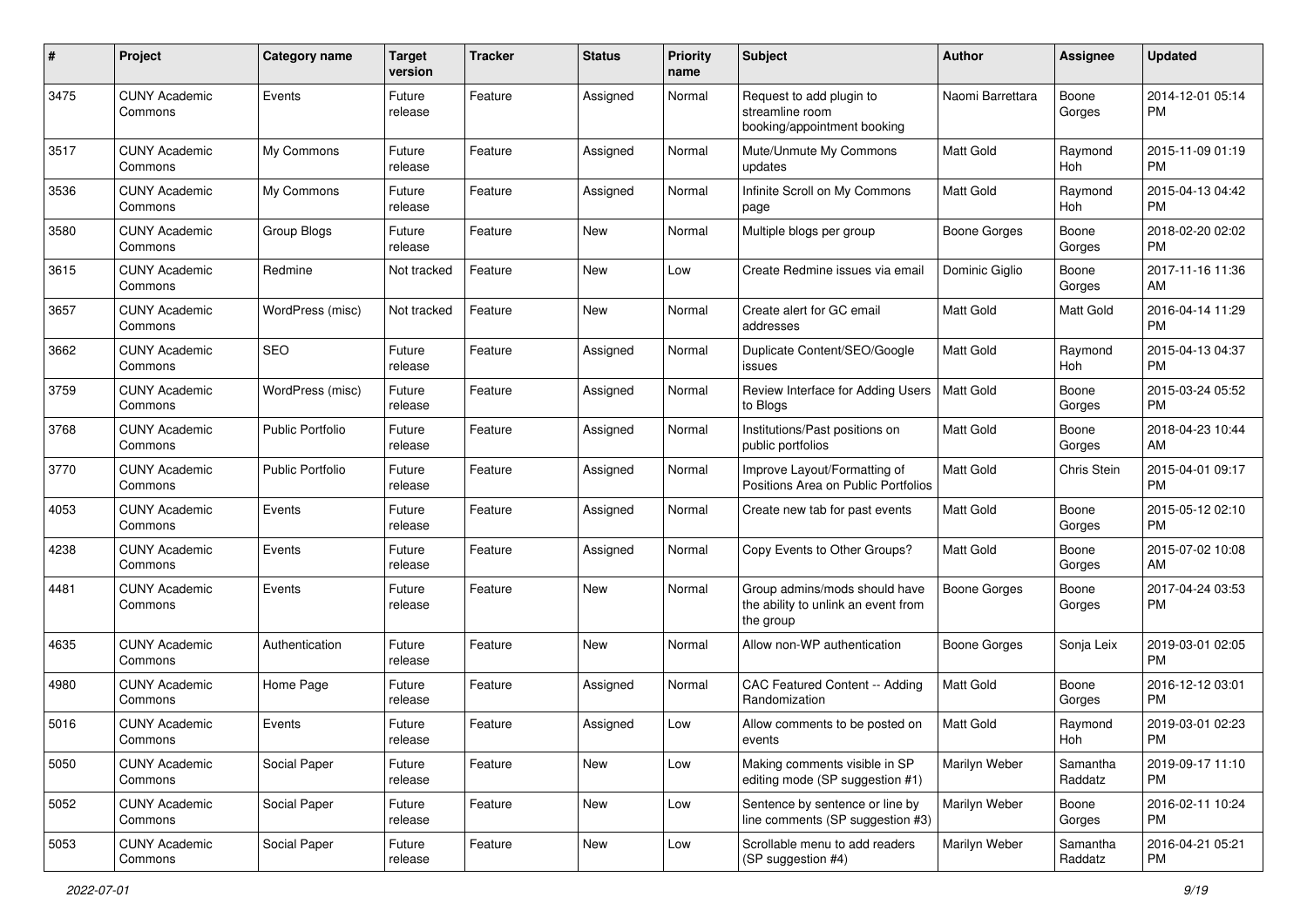| #    | Project                         | <b>Category name</b>       | <b>Target</b><br>version | <b>Tracker</b> | <b>Status</b> | <b>Priority</b><br>name | <b>Subject</b>                                                                                                                                        | <b>Author</b>           | <b>Assignee</b>     | <b>Updated</b>                |
|------|---------------------------------|----------------------------|--------------------------|----------------|---------------|-------------------------|-------------------------------------------------------------------------------------------------------------------------------------------------------|-------------------------|---------------------|-------------------------------|
| 5058 | <b>CUNY Academic</b><br>Commons | Social Paper               | Future<br>release        | Feature        | <b>New</b>    | Low                     | Can there be a clearer signal that<br>even when comments have<br>already been made you add<br>comments by clicking on the side?<br>(SP suggestion #5) | Marilyn Weber           | Samantha<br>Raddatz | 2016-02-11 10:24<br><b>PM</b> |
| 5199 | <b>CUNY Academic</b><br>Commons | Social Paper               | Future<br>release        | Feature        | <b>New</b>    | Normal                  | add tables to the SP editor                                                                                                                           | Marilyn Weber           |                     | 2016-10-24 11:27<br>AM        |
| 5205 | <b>CUNY Academic</b><br>Commons | Social Paper               | Future<br>release        | Feature        | <b>New</b>    | Normal                  | Social Paper folders                                                                                                                                  | Marilyn Weber           |                     | 2016-02-11 10:24<br><b>PM</b> |
| 5225 | <b>CUNY Academic</b><br>Commons | Registration               | Future<br>release        | Feature        | Assigned      | Normal                  | On-boarding Issues                                                                                                                                    | Luke Waltzer            | Samantha<br>Raddatz | 2016-02-12 02:58<br><b>PM</b> |
| 5234 | <b>CUNY Academic</b><br>Commons | Membership                 | Future<br>release        | Feature        | Assigned      | Normal                  | Write Unconfirmed patch for WP                                                                                                                        | Boone Gorges            | Boone<br>Gorges     | 2016-10-24 11:18<br>AM        |
| 5316 | <b>CUNY Academic</b><br>Commons | User Experience            | Future<br>release        | Feature        | Assigned      | Normal                  | Prompt user email address<br>updates                                                                                                                  | Matt Gold               | Stephen Real        | 2016-12-21 03:30<br><b>PM</b> |
| 5397 | <b>CUNY Academic</b><br>Commons | Social Paper               | Future<br>release        | Feature        | <b>New</b>    | Normal                  | frustrating to have to<br>enable/disable in SP                                                                                                        | Marilyn Weber           | Samantha<br>Raddatz | 2016-04-20 03:39<br><b>PM</b> |
| 5489 | <b>CUNY Academic</b><br>Commons | Social Paper               | Future<br>release        | Feature        | <b>New</b>    | Normal                  | Asc/desc sorting for Social Paper<br>directories                                                                                                      | <b>Boone Gorges</b>     |                     | 2016-04-21 10:06<br><b>PM</b> |
| 5581 | <b>CUNY Academic</b><br>Commons | Analytics                  | Future<br>release        | Feature        | Assigned      | Normal                  | <b>Explore alternatives to Google</b><br>Analytics                                                                                                    | <b>Matt Gold</b>        | Valerie<br>Townsend | 2020-04-17 03:12<br><b>PM</b> |
| 5679 | <b>CUNY Academic</b><br>Commons | Analytics                  | Not tracked              | Feature        | <b>New</b>    | Normal                  | Logged In Users for GA                                                                                                                                | <b>Valerie Townsend</b> | Valerie<br>Townsend | 2016-06-11 09:49<br>AM        |
| 5696 | <b>CUNY Academic</b><br>Commons | Events                     | Future<br>release        | Feature        | Assigned      | Normal                  | Events Calendar - display options<br>/ calendar aggregation                                                                                           | Matt Gold               | Boone<br>Gorges     | 2016-10-13 11:44<br>AM        |
| 5955 | <b>CUNY Academic</b><br>Commons | Outreach                   | Future<br>release        | Feature        | Assigned      | Normal                  | Create auto-newsletter for<br>commons members                                                                                                         | Matt Gold               | Luke Waltzer        | 2016-08-30 10:34<br>AM        |
| 5992 | <b>CUNY Academic</b><br>Commons | <b>Email Notifications</b> | Future<br>release        | Feature        | <b>New</b>    | Normal                  | Changing the From line of<br>autogenerated blog emails                                                                                                | Marilyn Weber           |                     | 2018-09-27 05:19<br><b>PM</b> |
| 6078 | <b>CUNY Academic</b><br>Commons | Blogs (BuddyPress)         | Future<br>release        | Feature        | New           | Normal                  | <b>Explore Adding Network Blog</b><br>Metadata Plugin                                                                                                 | Luke Waltzer            | Luke Waltzer        | 2016-10-11 10:29<br><b>PM</b> |
| 6115 | <b>CUNY Academic</b><br>Commons | Publicity                  | Not tracked              | Feature        | Assigned      | Normal                  | create digital signage for GC                                                                                                                         | <b>Matt Gold</b>        | scott voth          | 2016-10-11 10:09<br><b>PM</b> |
| 6332 | <b>CUNY Academic</b><br>Commons | WordPress (misc)           | Future<br>release        | Feature        | <b>New</b>    | Normal                  | Allow uploaded files to be marked<br>as private in an ad hoc way                                                                                      | <b>Boone Gorges</b>     |                     | 2016-10-17 11:41<br><b>PM</b> |
| 6389 | <b>CUNY Academic</b><br>Commons | <b>BuddyPress Docs</b>     | Future<br>release        | Feature        | <b>New</b>    | Low                     | Make Discussion Area Visible<br>When Editing a Doc                                                                                                    | Luke Waltzer            | Boone<br>Gorges     | 2016-10-21 04:16<br><b>PM</b> |
| 6426 | <b>CUNY Academic</b><br>Commons | Spam/Spam<br>Prevention    | Future<br>release        | Feature        | Assigned      | Normal                  | Force captcha on all comments?                                                                                                                        | Matt Gold               | <b>Tahir Butt</b>   | 2016-10-24 02:06<br><b>PM</b> |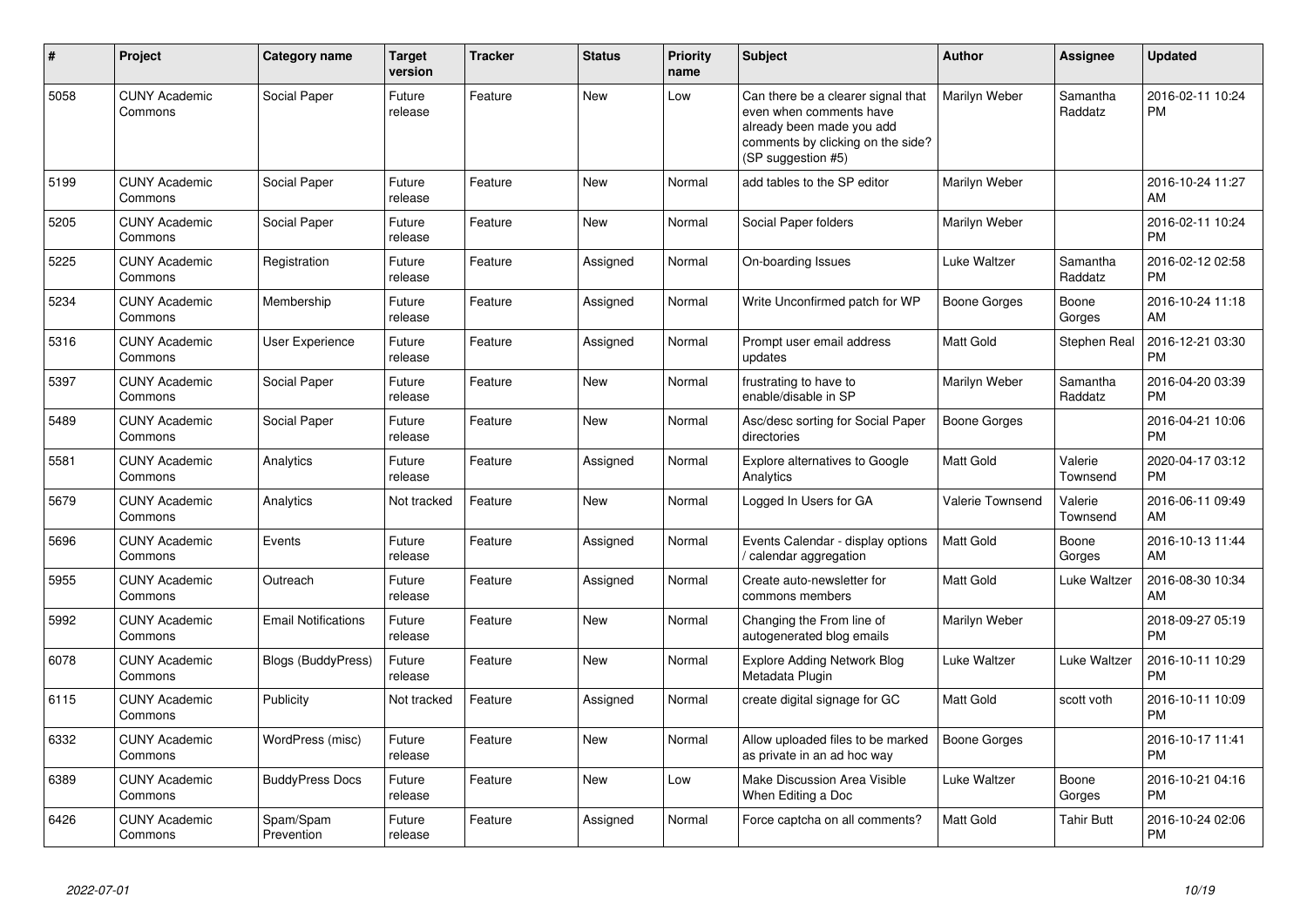| #    | Project                         | <b>Category name</b>      | <b>Target</b><br>version | <b>Tracker</b> | <b>Status</b>        | <b>Priority</b><br>name | <b>Subject</b>                                                                             | <b>Author</b>           | <b>Assignee</b>    | <b>Updated</b>                |
|------|---------------------------------|---------------------------|--------------------------|----------------|----------------------|-------------------------|--------------------------------------------------------------------------------------------|-------------------------|--------------------|-------------------------------|
| 7115 | <b>CUNY Academic</b><br>Commons | Groups (misc)             | Future<br>release        | Feature        | Reporter<br>Feedback | Normal                  | make licensing info clear during<br>group creation                                         | <b>Matt Gold</b>        | Raymond<br>Hoh     | 2020-12-08 11:32<br>AM        |
| 7828 | <b>CUNY Academic</b><br>Commons |                           | Not tracked              | Feature        | Assigned             | Normal                  | Theme Assessment 2017                                                                      | Margaret Galvan         | Margaret<br>Galvan | 2017-05-02 10:41<br><b>PM</b> |
| 8211 | <b>CUNY Academic</b><br>Commons | <b>WordPress Themes</b>   | Future<br>release        | Feature        | New                  | Normal                  | Theme Suggestions: Material<br>Design-Inspired Themes                                      | Margaret Galvan         | Margaret<br>Galvan | 2017-08-07 02:48<br><b>PM</b> |
| 8498 | <b>CUNY Academic</b><br>Commons | <b>WordPress Plugins</b>  | Future<br>release        | Feature        | New                  | Low                     | <b>Gravity Forms Email Users</b>                                                           | Raffi<br>Khatchadourian | Matt Gold          | 2017-10-13 12:58<br><b>PM</b> |
| 8756 | <b>CUNY Academic</b><br>Commons | Group Blogs               | Future<br>release        | Feature        | Hold                 | Normal                  | Connect multiple blogs to one<br>group?                                                    | Matt Gold               | Boone<br>Gorges    | 2017-09-30 10:42<br>AM        |
| 8835 | <b>CUNY Academic</b><br>Commons | <b>Blogs (BuddyPress)</b> | Future<br>release        | Feature        | New                  | Normal                  | Extend cuny.is shortlinks to sites                                                         | Luke Waltzer            | Boone<br>Gorges    | 2022-04-26 11:59<br>AM        |
| 8836 | <b>CUNY Academic</b><br>Commons | <b>Blogs (BuddyPress)</b> | Future<br>release        | Feature        | Assigned             | Normal                  | Redesign site launch process                                                               | <b>Matt Gold</b>        | Boone<br>Gorges    | 2019-10-03 02:49<br><b>PM</b> |
| 8837 | <b>CUNY Academic</b><br>Commons |                           | Not tracked              | Feature        | Assigned             | Normal                  | Create a form to request info from<br>people requesting premium<br>themes and plugins      | <b>Matt Gold</b>        | Marilyn<br>Weber   | 2017-11-14 03:35<br><b>PM</b> |
| 8898 | <b>CUNY Academic</b><br>Commons | Social Paper              | Not tracked              | Feature        | Assigned             | Normal                  | Usage data on docs and social<br>paper                                                     | Matt Gold               | Matt Gold          | 2017-11-16 11:32<br>AM        |
| 8900 | <b>CUNY Academic</b><br>Commons | Accessibility             | Future<br>release        | Feature        | Assigned             | Normal                  | Look into tools to enforce<br>accessibility in WP environment                              | <b>Matt Gold</b>        | Boone<br>Gorges    | 2022-04-26 11:59<br>AM        |
| 8901 | <b>CUNY Academic</b><br>Commons | Accessibility             | Future<br>release        | Feature        | Assigned             | Normal                  | Theme analysis for accessibility                                                           | Matt Gold               | Boone<br>Gorges    | 2022-04-26 11:59<br>AM        |
| 8902 | <b>CUNY Academic</b><br>Commons | Design                    | Not tracked              | Feature        | Assigned             | Normal                  | Report back on research on<br><b>BuddyPress themes</b>                                     | Matt Gold               | Michael Smith      | 2017-11-10 12:31<br><b>PM</b> |
| 8976 | <b>CUNY Academic</b><br>Commons | Reply By Email            | Not tracked              | Feature        | Assigned             | Normal                  | Package RBE new topics posting?                                                            | Matt Gold               | Raymond<br>Hoh     | 2017-12-04 02:34<br><b>PM</b> |
| 9028 | <b>CUNY Academic</b><br>Commons | Onboarding                | Future<br>release        | Feature        | Assigned             | Normal                  | suggest groups to new members<br>during the registration process                           | Matt Gold               | Chris Stein        | 2018-10-24 12:34<br><b>PM</b> |
| 9420 | <b>CUNY Academic</b><br>Commons | cuny.is                   | Not tracked              | Feature        | New                  | Normal                  | Request for http://cuny.is/streams                                                         | Raffi<br>Khatchadourian | Marilyn<br>Weber   | 2018-04-02 10:08<br>AM        |
| 9643 | <b>CUNY Academic</b><br>Commons | Publicity                 | Not tracked              | Feature        | New                  | Normal                  | Create a page on the Commons<br>for logos etc.                                             | Stephen Real            | Stephen Real       | 2018-04-24 10:53<br>AM        |
| 9720 | <b>CUNY Academic</b><br>Commons | Authentication            | Future<br>release        | Feature        | <b>New</b>           | Normal                  | The Commons should be an<br>oAuth provider                                                 | Boone Gorges            |                    | 2019-03-01 02:04<br><b>PM</b> |
| 9895 | <b>CUNY Academic</b><br>Commons | Onboarding                | Future<br>release        | Feature        | Assigned             | Normal                  | Add "Accept Invitation"<br>link/button/function to Group<br>and/or Site invitation emails? | Luke Waltzer            | Boone<br>Gorges    | 2018-06-07 12:42<br><b>PM</b> |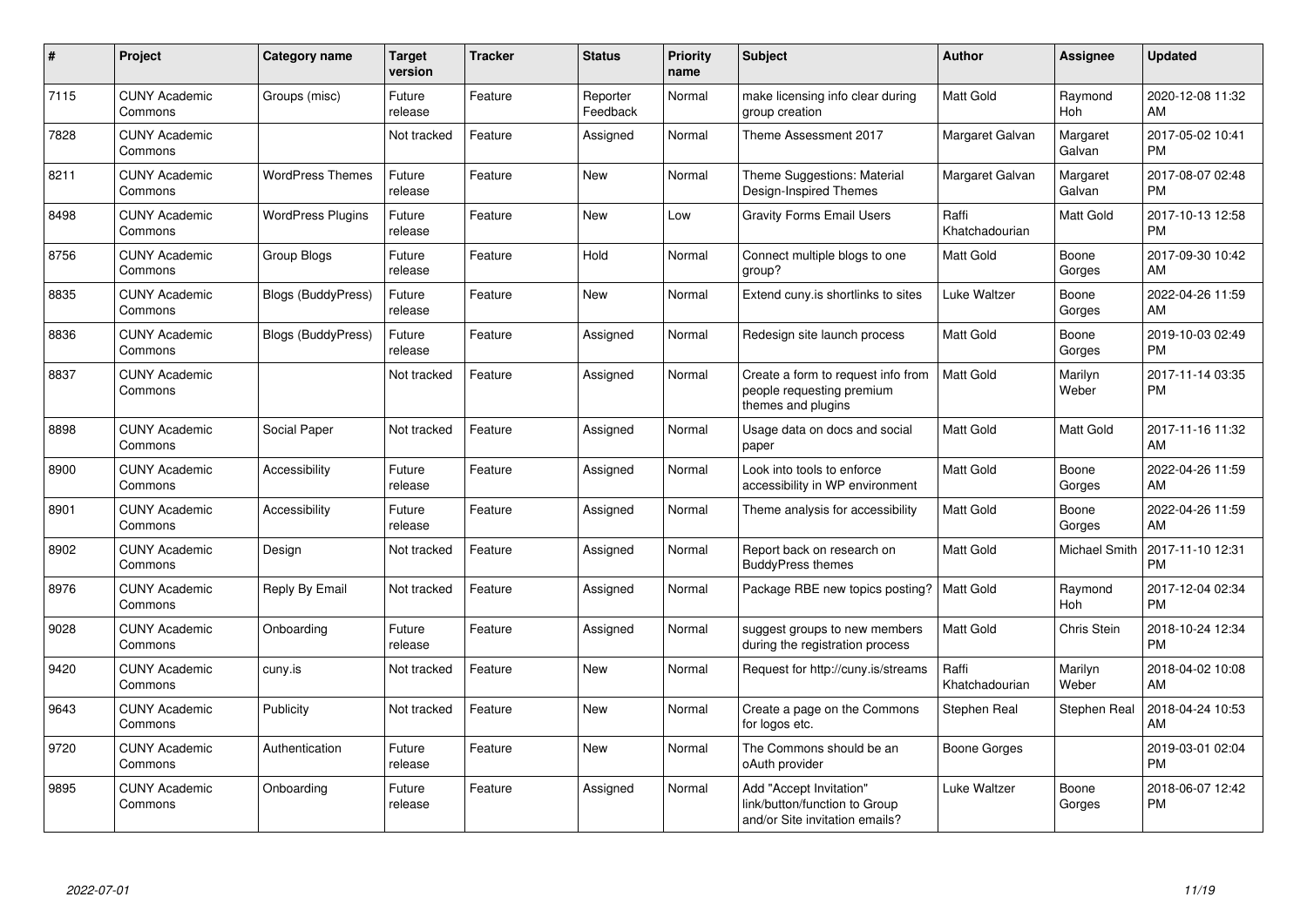| #     | Project                                                                 | Category name              | <b>Target</b><br>version | Tracker | <b>Status</b>        | <b>Priority</b><br>name | <b>Subject</b>                                                                                                                               | Author                  | Assignee            | <b>Updated</b>                |
|-------|-------------------------------------------------------------------------|----------------------------|--------------------------|---------|----------------------|-------------------------|----------------------------------------------------------------------------------------------------------------------------------------------|-------------------------|---------------------|-------------------------------|
| 9908  | <b>CUNY Academic</b><br>Commons                                         |                            | Not tracked              | Feature | <b>New</b>           | Normal                  | Is it possible to send email<br>updates to users (or an email<br>address not on the list) for only a<br>single page AFTER being<br>prompted? | <b>Michael Shields</b>  | scott voth          | 2018-06-11 01:34<br><b>PM</b> |
| 9947  | <b>CUNY Academic</b><br>Commons                                         | <b>WordPress Plugins</b>   | Future<br>release        | Feature | Reporter<br>Feedback | Normal                  | Install H5P quiz plugin                                                                                                                      | Matt Gold               | Boone<br>Gorges     | 2018-09-11 11:01<br>AM        |
| 10226 | <b>CUNY Academic</b><br>Commons                                         | Courses                    | Future<br>release        | Feature | New                  | Normal                  | Add "My Courses" to drop down<br>list                                                                                                        | scott voth              | Boone<br>Gorges     | 2021-11-19 12:42<br><b>PM</b> |
| 10354 | <b>CUNY Academic</b><br>Commons                                         | <b>Public Portfolio</b>    | Future<br>release        | Feature | <b>New</b>           | Normal                  | Opt out of Having a Profile Page                                                                                                             | scott voth              | Chris Stein         | 2020-05-12 10:43<br>AM        |
| 10368 | <b>CUNY Academic</b><br>Commons                                         |                            | Future<br>release        | Feature | Assigned             | Normal                  | Use ORCID data to populate<br>academic profile page                                                                                          | Stephen Francoeur       | Boone<br>Gorges     | 2018-09-25 01:53<br><b>PM</b> |
| 10380 | <b>CUNY Academic</b><br>Commons                                         | WordPress (misc)           | Future<br>release        | Feature | In Progress          | Normal                  | Remove blacklisted plugins                                                                                                                   | <b>Boone Gorges</b>     |                     | 2022-04-26 12:00<br><b>PM</b> |
| 10659 | <b>CUNY Academic</b><br>Commons                                         | Group Forums               | Future<br>release        | Feature | Assigned             | Normal                  | Post to multiple groups via email                                                                                                            | Matt Gold               | Raymond<br>Hoh      | 2018-11-15 12:54<br>AM        |
| 11077 | <b>CUNY Academic</b><br>Commons                                         | Events                     | Not tracked              | Feature | Reporter<br>Feedback | Normal                  | Show event category description<br>in event list view                                                                                        | Raffi<br>Khatchadourian |                     | 2019-02-12 10:38<br><b>PM</b> |
| 11131 | <b>CUNY Academic</b><br>Commons                                         |                            | Future<br>release        | Feature | Reporter<br>Feedback | Normal                  | Image Annotation Plugins                                                                                                                     | Laurie Hurson           |                     | 2019-02-26 11:33<br>AM        |
| 11517 | <b>CUNY Academic</b><br>Commons                                         |                            | Not tracked              | Feature | Assigned             | Normal                  | wp-accessibility plugin should not<br>strip 'target="_blank" by default                                                                      | <b>Boone Gorges</b>     | Laurie Hurson       | 2019-09-24 09:57<br>AM        |
| 11531 | <b>CUNY Academic</b><br>Commons                                         | Events                     | Future<br>release        | Feature | <b>New</b>           | Normal                  | Main Events calendar should<br>include non-public events that<br>user has access to                                                          | scott voth              | Boone<br>Gorges     | 2019-06-11 10:00<br>AM        |
| 11789 | <b>CUNY Academic</b><br>Commons                                         | Courses                    | Future<br>release        | Feature | <b>New</b>           | Normal                  | Ability to remove item from<br>Courses list                                                                                                  | Laurie Hurson           | Sonja Leix          | 2019-09-24 12:28<br><b>PM</b> |
| 11834 | <b>CUNY Academic</b><br>Commons                                         | <b>Group Files</b>         | Future<br>release        | Feature | <b>New</b>           | Normal                  | Improved tools for managing<br>group file folders                                                                                            | <b>Boone Gorges</b>     | Sonja Leix          | 2019-09-06 03:55<br><b>PM</b> |
| 11860 | <b>CUNY Academic</b><br>Commons                                         | Registration               | Future<br>release        | Feature | <b>New</b>           | Normal                  | <b>Ensure Students Are Aware They</b><br>Can Use Aliases At Registration                                                                     | scott voth              |                     | 2019-09-24 08:46<br>AM        |
| 11945 | <b>CUNY Academic</b><br>Commons                                         | Reckoning                  | Future<br>release        | Feature | Reporter<br>Feedback | Normal                  | Add Comments bubble to<br>Reckoning views                                                                                                    | <b>Boone Gorges</b>     | Boone<br>Gorges     | 2019-11-12 05:14<br><b>PM</b> |
| 11968 | JustPublics@365<br>MediaCamp                                            |                            |                          | Feature | New                  | Normal                  | Nanoscience Retractable Display<br>Unit                                                                                                      | Donald Cherry           | Bonnie<br>Eissner   | 2021-02-19 08:50<br>AM        |
| 12042 | <b>CUNY Academic</b><br>Commons                                         | <b>Email Notifications</b> | Future<br>release        | Feature | New                  | Normal                  | Improved error logging for BPGES   Boone Gorges<br>send queue                                                                                |                         | Boone<br>Gorges     | 2021-11-19 12:25<br><b>PM</b> |
| 12062 | AD/O365 Transition<br>from NonMatric to<br><b>Matriculated Students</b> |                            |                          | Feature | In Progress          | Normal                  | create solution and console<br>project                                                                                                       | Emilio Rodriguez        | Emilio<br>Rodriguez | 2019-11-12 03:56<br><b>PM</b> |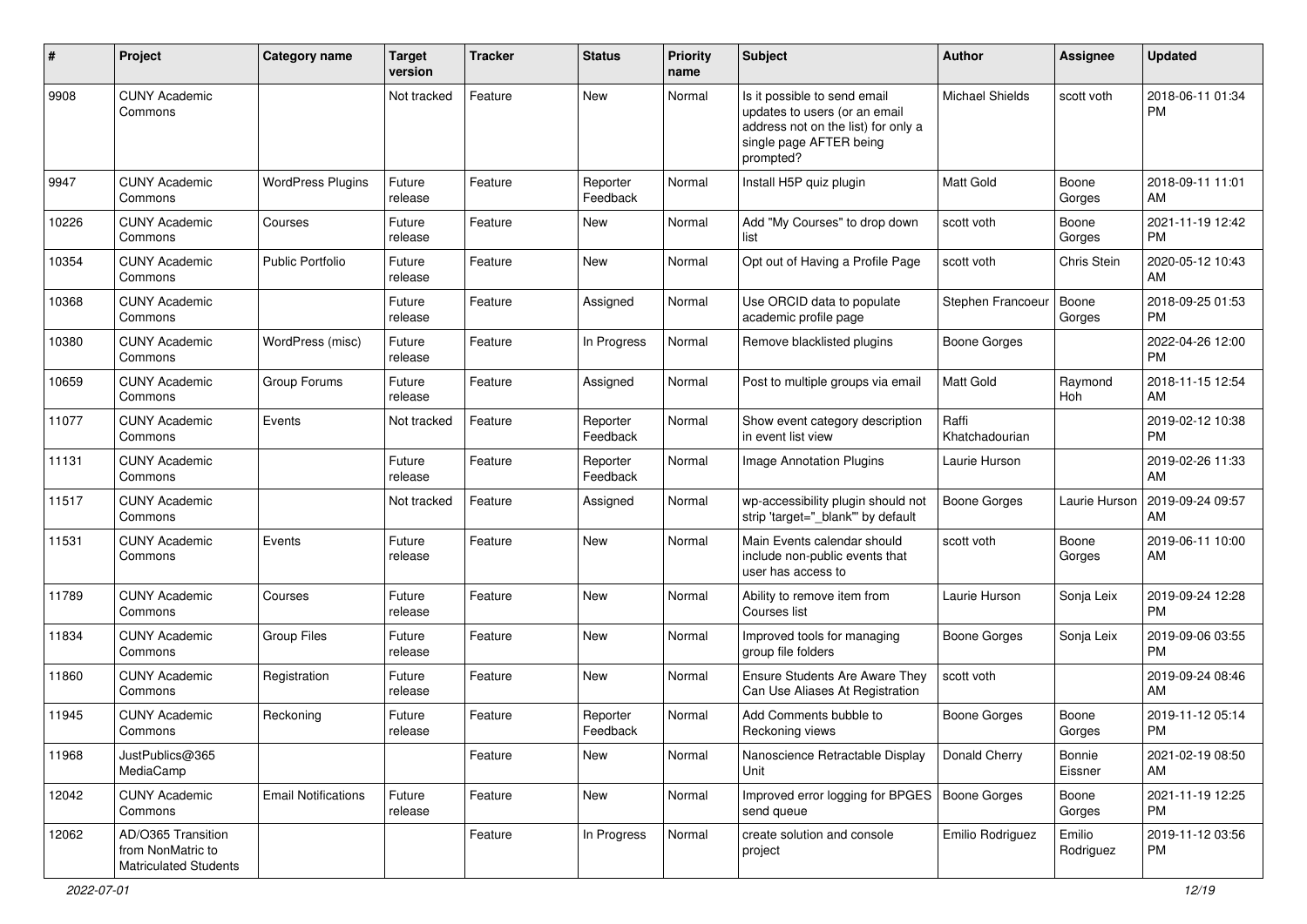| #     | <b>Project</b>                  | Category name                  | <b>Target</b><br>version | <b>Tracker</b> | <b>Status</b>        | <b>Priority</b><br>name | <b>Subject</b>                                                                             | <b>Author</b>       | Assignee          | <b>Updated</b>                |
|-------|---------------------------------|--------------------------------|--------------------------|----------------|----------------------|-------------------------|--------------------------------------------------------------------------------------------|---------------------|-------------------|-------------------------------|
| 12091 | <b>CUNY Academic</b><br>Commons | <b>Group Files</b>             | Future<br>release        | Feature        | New                  | Normal                  | Improved pre-upload file validation<br>for bp-group-documents                              | Boone Gorges        | Boone<br>Gorges   | 2019-11-14 01:21<br><b>PM</b> |
| 12121 | <b>CUNY Academic</b><br>Commons | <b>WordPress Plugins</b>       | 2.0.3                    | Feature        | Reporter<br>Feedback | Normal                  | Embedding H5P Iframes on<br>Commons Site                                                   | Laurie Hurson       | Boone<br>Gorges   | 2022-06-29 11:32<br>AM        |
| 12446 | <b>CUNY Academic</b><br>Commons | Groups (misc)                  | Future<br>release        | Feature        | Reporter<br>Feedback | Normal                  | Toggle default site to group forum<br>posting                                              | Laurie Hurson       | Laurie Hurson     | 2020-03-10 11:57<br>AM        |
| 12911 | <b>CUNY Academic</b><br>Commons |                                | Not tracked              | Feature        | New                  | Normal                  | Block access to xmlrpc.php based<br>on User-Agent                                          | Boone Gorges        | Boone<br>Gorges   | 2020-06-09 05:12<br><b>PM</b> |
| 13048 | <b>CUNY Academic</b><br>Commons | Shortcodes and<br>embeds       | Future<br>release        | Feature        | New                  | Normal                  | Jupyter Notebooks support                                                                  | Boone Gorges        |                   | 2020-07-14 11:46<br>AM        |
| 13199 | <b>CUNY Academic</b><br>Commons | Group Forums                   | Future<br>release        | Feature        | New                  | Normal                  | Favoring Groups over bbPress<br>plugin                                                     | Colin McDonald      | Colin<br>McDonald | 2021-11-19 12:28<br><b>PM</b> |
| 13358 | <b>CUNY Academic</b><br>Commons | Group Forums                   | Future<br>release        | Feature        | <b>New</b>           | Normal                  | Improved UI for group forum<br>threading settings                                          | Boone Gorges        | Raymond<br>Hoh    | 2021-11-19 12:27<br><b>PM</b> |
| 13370 | <b>CUNY Academic</b><br>Commons | Group Library                  | Future<br>release        | Feature        | <b>New</b>           | Normal                  | Library bulk deletion and folder<br>editing                                                | Colin McDonald      | Boone<br>Gorges   | 2020-10-13 10:41<br>AM        |
| 13466 | <b>CUNY Academic</b><br>Commons | Cavalcade                      | Future<br>release        | Feature        | New                  | Normal                  | Automated cleanup for duplicate<br>Cavalcade tasks                                         | Boone Gorges        | Boone<br>Gorges   | 2020-10-13 05:24<br><b>PM</b> |
| 13650 | <b>CUNY Academic</b><br>Commons | Group Library                  | Future<br>release        | Feature        | New                  | Normal                  | Forum Attachments in Group<br>Library                                                      | Laurie Hurson       |                   | 2021-11-19 12:30<br><b>PM</b> |
| 13835 | <b>CUNY Academic</b><br>Commons | WordPress (misc)               | Future<br>release        | Feature        | <b>New</b>           | Normal                  | Allow OneSearch widget to have<br>'CUNY' as campus                                         | <b>Boone Gorges</b> | Boone<br>Gorges   | 2021-11-19 12:39<br><b>PM</b> |
| 13891 | <b>CUNY Academic</b><br>Commons | Internal Tools and<br>Workflow | 2.1.0                    | Feature        | New                  | Normal                  | Migrate automated linting to<br>GitHub Actions                                             | Boone Gorges        | Jeremy Felt       | 2022-06-29 11:13<br>AM        |
| 13912 | <b>CUNY Academic</b><br>Commons |                                | Not tracked              | Feature        | Hold                 | Low                     | posting "missed schedule"                                                                  | Marilyn Weber       |                   | 2021-02-23 10:46<br>AM        |
| 14184 | <b>CUNY Academic</b><br>Commons | Public Portfolio               | Future<br>release        | Feature        | <b>New</b>           | Normal                  | Centralized mechanism for storing<br>Campus affiliations                                   | Boone Gorges        | Boone<br>Gorges   | 2022-01-04 11:35<br>AM        |
| 14309 | <b>CUNY Academic</b><br>Commons | Group Library                  | Future<br>release        | Feature        | <b>New</b>           | Normal                  | Better handling of<br>bp group document file download<br>attempts when file is not present | Boone Gorges        | Boone<br>Gorges   | 2021-11-19 12:28<br><b>PM</b> |
| 14394 | <b>CUNY Academic</b><br>Commons |                                | Not tracked              | Feature        | <b>New</b>           | Normal                  | Commons News Site - redesign                                                               | scott voth          | scott voth        | 2021-09-14 10:46<br>AM        |
| 14787 | <b>CUNY Academic</b><br>Commons | Plugin Packages                | Future<br>release        | Feature        | <b>New</b>           | Normal                  | Creating a "Design" plugin<br>package                                                      | Laurie Hurson       | scott voth        | 2022-04-27 04:56<br><b>PM</b> |
| 15194 | <b>CUNY Academic</b><br>Commons | Internal Tools and<br>Workflow | 2.1.0                    | Feature        | New                  | Normal                  | PHPCS sniff for un-restored<br>switch_to_blog() calls                                      | Boone Gorges        | Jeremy Felt       | 2022-05-26 10:45<br>AM        |
| 15604 | <b>CUNY Academic</b><br>Commons | <b>Email Notifications</b>     | Future<br>release        | Feature        | Assigned             | Normal                  | Restructure Commons Group<br>Digest Email Messages                                         | <b>Matt Gold</b>    | Boone<br>Gorges   | 2022-05-26 10:45<br>AM        |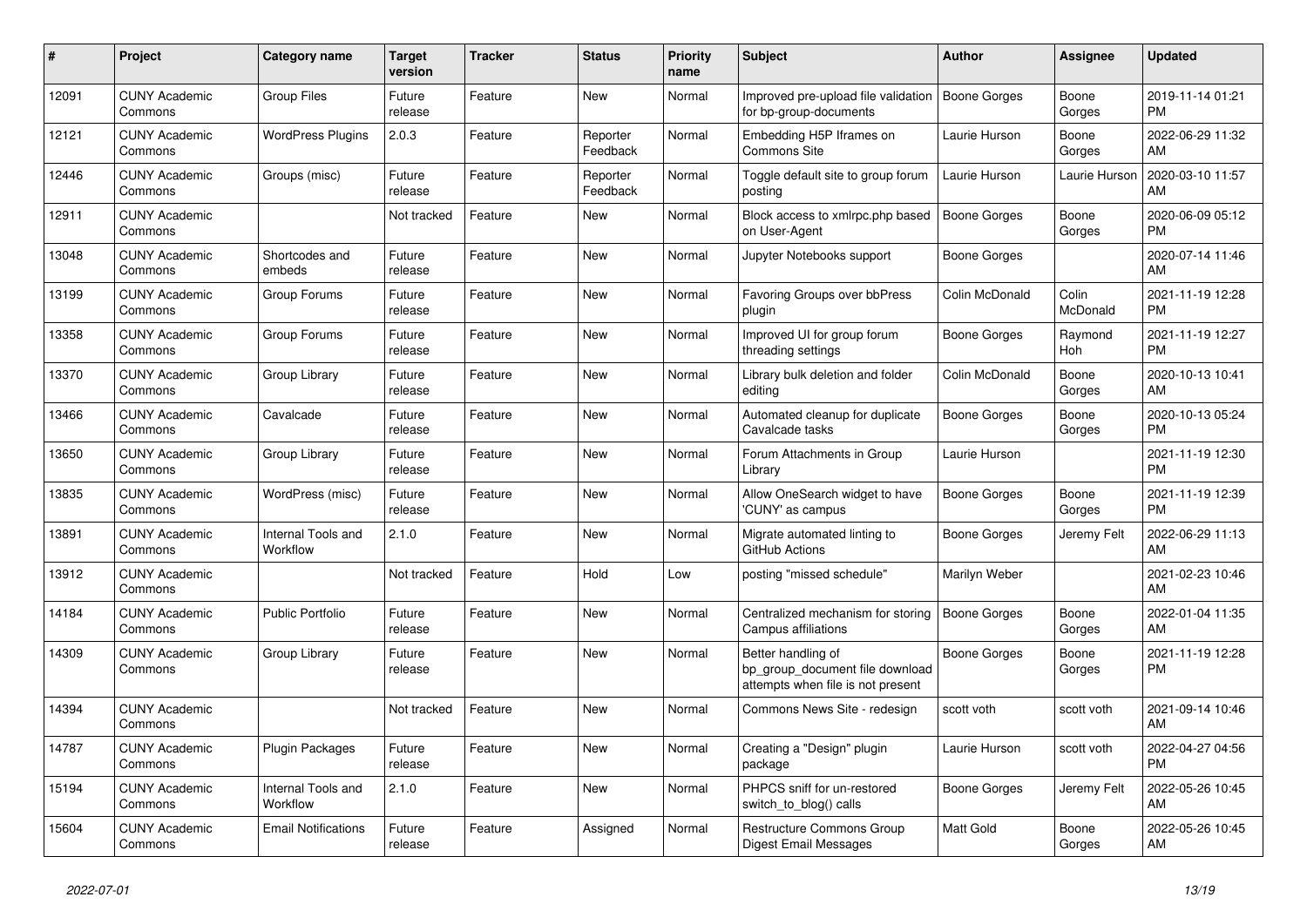| #     | Project                         | <b>Category name</b>     | <b>Target</b><br>version | <b>Tracker</b> | <b>Status</b>        | <b>Priority</b><br>name | <b>Subject</b>                                                                            | <b>Author</b>           | <b>Assignee</b>     | <b>Updated</b>                |
|-------|---------------------------------|--------------------------|--------------------------|----------------|----------------------|-------------------------|-------------------------------------------------------------------------------------------|-------------------------|---------------------|-------------------------------|
| 15613 | <b>CUNY Academic</b><br>Commons |                          | 2.0.3                    | Feature        | Reporter<br>Feedback | Normal                  | Adding "Passster" plugin                                                                  | Laurie Hurson           |                     | 2022-06-29 11:32<br>AM        |
| 15883 | <b>CUNY Academic</b><br>Commons |                          | 2.1.0                    | Feature        | <b>New</b>           | Normal                  | Release BPGES update                                                                      | Boone Gorges            | Boone<br>Gorges     | 2022-05-26 10:39<br>AM        |
| 15923 | <b>CUNY Academic</b><br>Commons |                          | Not tracked              | Feature        | Reporter<br>Feedback | Normal                  | <b>Bellows Plugin Adjustments</b>                                                         | Laurie Hurson           |                     | 2022-04-20 10:10<br>AM        |
| 16092 | <b>CUNY Academic</b><br>Commons |                          | Future<br>release        | Feature        | Hold                 | Normal                  | Don't show main site in Site<br>search results                                            | <b>Boone Gorges</b>     | Boone<br>Gorges     | 2022-05-17 03:12<br><b>PM</b> |
| 16290 | <b>CUNY Academic</b><br>Commons |                          |                          | Feature        | Reporter<br>Feedback | Normal                  | Add Table Of Contents Block<br>plug-in                                                    | Raffi<br>Khatchadourian |                     | 2022-06-24 10:26<br>AM        |
| 16314 | <b>CUNY Academic</b><br>Commons | <b>WordPress Plugins</b> |                          | Feature        | <b>New</b>           | Normal                  | Install Multicollab plug-in?                                                              | Raffi<br>Khatchadourian |                     | 2022-06-29 03:44<br><b>PM</b> |
| 636   | <b>CUNY Academic</b><br>Commons | WordPress (misc)         | Not tracked              | Support        | Assigned             | Normal                  | Create Lynda.com-like Table of<br><b>Contents for Prospective Tutorial</b><br>Screencasts | <b>Matt Gold</b>        | scott voth          | 2016-02-23 03:12<br><b>PM</b> |
| 2175  | <b>CUNY Academic</b><br>Commons | WordPress (misc)         | Not tracked              | Support        | Assigned             | Normal                  | Subscibe 2 vs. Jetpack<br>subscription options                                            | local admin             | Matt Gold           | 2016-01-26 04:58<br><b>PM</b> |
| 3492  | <b>CUNY Academic</b><br>Commons | <b>WordPress Themes</b>  | Future<br>release        | Support        | Assigned             | Normal                  | Add CBOX theme to the<br>Commons                                                          | scott voth              | Raymond<br>Hoh      | 2014-10-08 05:55<br><b>PM</b> |
| 4070  | <b>CUNY Academic</b><br>Commons | Analytics                | Not tracked              | Support        | Assigned             | Normal                  | Request for JITP site analytics                                                           | <b>Matt Gold</b>        | Seth Persons        | 2016-02-23 03:09<br><b>PM</b> |
| 4986  | <b>CUNY Academic</b><br>Commons | ZenDesk                  | Not tracked              | Support        | Assigned             | Normal                  | Prepare documentation for<br>Zendesk re web widget                                        | <b>Matt Gold</b>        | Samantha<br>Raddatz | 2016-02-25 03:09<br><b>PM</b> |
| 5826  | <b>CUNY Academic</b><br>Commons | <b>WordPress Plugins</b> | Future<br>release        | Support        | Reporter<br>Feedback | Normal                  | <b>Remove Subscription Options</b><br>plugin from directory                               | Sarah Morgano           | Sarah<br>Morgano    | 2016-10-21 04:14<br><b>PM</b> |
| 8607  | <b>CUNY Academic</b><br>Commons |                          | Not tracked              | Support        | <b>New</b>           | Normal                  | Paypal?                                                                                   | Marilyn Weber           | Matt Gold           | 2018-05-15 01:37<br><b>PM</b> |
| 9207  | <b>CUNY Academic</b><br>Commons |                          | Future<br>release        | Support        | Reporter<br>Feedback | Normal                  | display dashboards made in<br>Tableau?                                                    | Marilyn Weber           | Boone<br>Gorges     | 2018-04-10 10:42<br>AM        |
| 9211  | <b>CUNY Academic</b><br>Commons | <b>WordPress Plugins</b> | Future<br>release        | Support        | Reporter<br>Feedback | Normal                  | Auto-Role Setting in Forum Plugin   Luke Waltzer<br><b>Causing Some Confusion</b>         |                         | Boone<br>Gorges     | 2018-03-13 11:44<br>AM        |
| 9729  | <b>CUNY Academic</b><br>Commons | <b>SEO</b>               | Not tracked              | Support        | <b>New</b>           | Normal                  | 503 Errors showing on<br>newlaborforum.cuny.edu                                           | Diane Krauthamer        | Raymond<br>Hoh      | 2018-05-22 04:48<br><b>PM</b> |
| 9941  | <b>CUNY Academic</b><br>Commons | Wiki                     | Not tracked              | Support        | Assigned             | Normal                  | Wiki functionality                                                                        | <b>Matt Gold</b>        | Boone<br>Gorges     | 2018-06-26 10:57<br>AM        |
| 10273 | <b>CUNY Academic</b><br>Commons | Registration             | Not tracked              | Support        | Reporter<br>Feedback | Normal                  | users combining CF and campus<br>address                                                  | Marilyn Weber           |                     | 2019-09-18 10:58<br>AM        |
| 10657 | <b>CUNY Academic</b><br>Commons |                          | Not tracked              | Support        | Reporter<br>Feedback | Normal                  | child theme problems                                                                      | Marilyn Weber           |                     | 2018-11-08 01:19<br><b>PM</b> |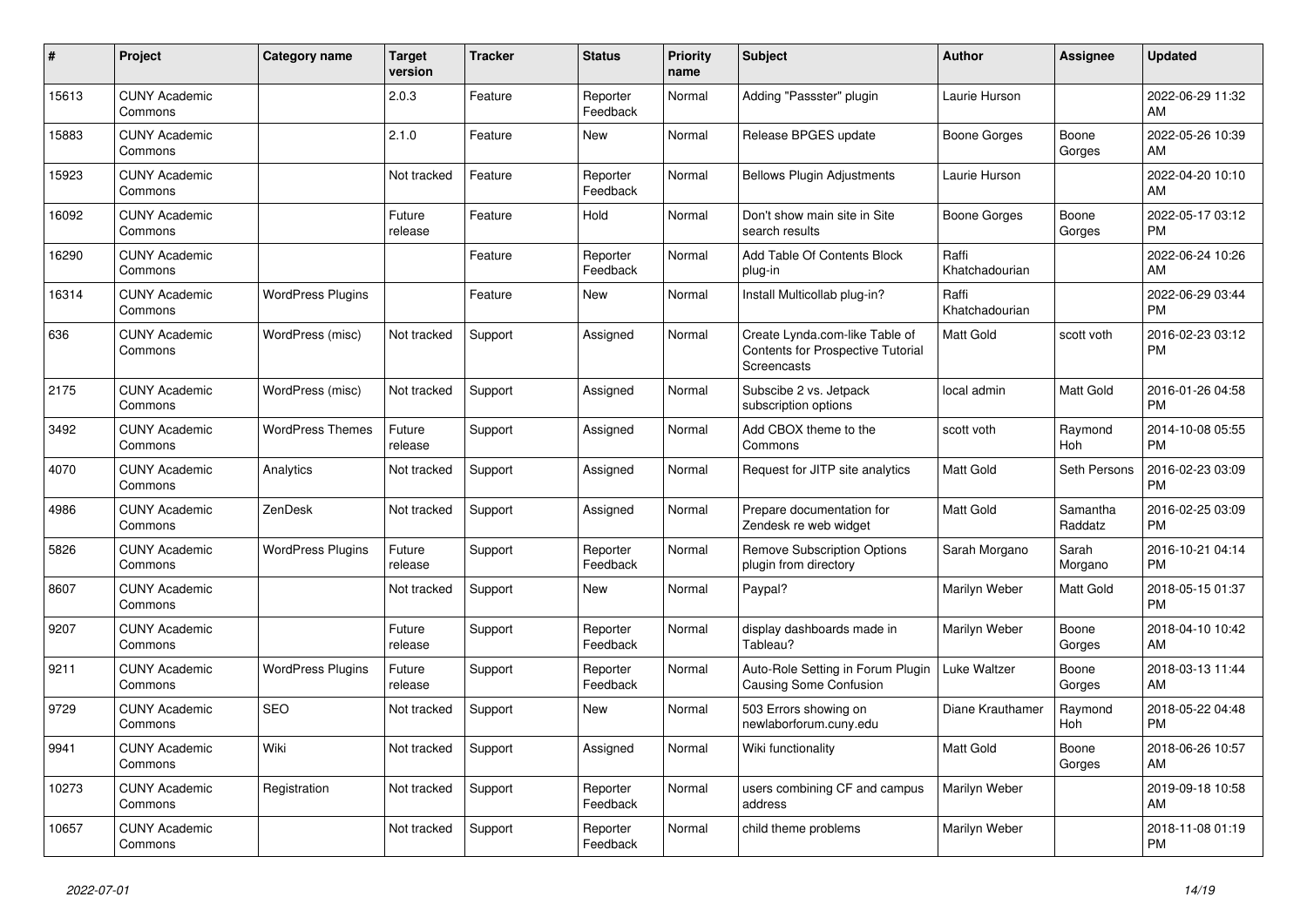| #     | Project                         | <b>Category name</b>     | <b>Target</b><br>version | <b>Tracker</b> | <b>Status</b>        | <b>Priority</b><br>name | <b>Subject</b>                                                    | <b>Author</b>   | <b>Assignee</b> | <b>Updated</b>                |
|-------|---------------------------------|--------------------------|--------------------------|----------------|----------------------|-------------------------|-------------------------------------------------------------------|-----------------|-----------------|-------------------------------|
| 10839 | <b>CUNY Academic</b><br>Commons | About page               | Not tracked              | Support        | <b>New</b>           | Normal                  | <b>Mission Statement Needs</b><br>Revision                        | scott voth      | Matt Gold       | 2018-12-26 10:58<br>AM        |
| 10982 | <b>CUNY Academic</b><br>Commons | Domain Mapping           | Not tracked              | Support        | Reporter<br>Feedback | Normal                  | <b>CNAME</b> question                                             | scott voth      |                 | 2019-01-22 04:29<br><b>PM</b> |
| 11149 | <b>CUNY Academic</b><br>Commons |                          | Not tracked              | Support        | Reporter<br>Feedback | Normal                  | comments getting blocked                                          | Marilyn Weber   | Raymond<br>Hoh  | 2019-03-26 11:40<br>AM        |
| 11386 | <b>CUNY Academic</b><br>Commons | WordPress - Media        | Not tracked              | Support        | Reporter<br>Feedback | Normal                  | disappearing images                                               | scott voth      | Boone<br>Gorges | 2019-05-14 10:32<br>AM        |
| 11449 | <b>CUNY Academic</b><br>Commons | WordPress - Media        | Not tracked              | Support        | Reporter<br>Feedback | Normal                  | Cloning Media Library for JITP<br>from Staging to Production Site | Patrick DeDauw  | Boone<br>Gorges | 2019-05-13 12:00<br><b>PM</b> |
| 11493 | <b>CUNY Academic</b><br>Commons | Domain Mapping           | Not tracked              | Support        | Reporter<br>Feedback | Normal                  | Domain Mapping Request - Talia<br>Schaffer                        | scott voth      | Matt Gold       | 2019-08-06 08:39<br>AM        |
| 11496 | <b>CUNY Academic</b><br>Commons | <b>Public Portfolio</b>  | 1.15.2                   | Support        | <b>New</b>           | Normal                  | Replace Twitter Icon on Member<br>Portfolio page                  | scott voth      | Boone<br>Gorges | 2019-06-06 01:03<br><b>PM</b> |
| 11509 | <b>CUNY Academic</b><br>Commons |                          | Not tracked              | Support        | Reporter<br>Feedback | Normal                  | deleted Page causing a Menu<br>problem?                           | Marilyn Weber   |                 | 2019-06-04 09:54<br>AM        |
| 11519 | <b>CUNY Academic</b><br>Commons |                          | Not tracked              | Support        | Assigned             | Normal                  | comment option not appearing                                      | Marilyn Weber   |                 | 2019-09-24 10:28<br>AM        |
| 11545 | <b>CUNY Academic</b><br>Commons | <b>WordPress Plugins</b> | Not tracked              | Support        | <b>New</b>           | Normal                  | <b>Twitter searches in WordPress</b>                              | Gina Cherry     | Matt Gold       | 2019-09-23 01:03<br><b>PM</b> |
| 11624 | <b>CUNY Academic</b><br>Commons | WordPress (misc)         | Not tracked              | Support        | New                  | Normal                  | Change pages into posts or swap<br>database for a Commons site?   | Stephen Klein   | Raymond<br>Hoh  | 2019-07-09 11:04<br>AM        |
| 11771 | <b>CUNY Academic</b><br>Commons |                          | Not tracked              | Support        | Reporter<br>Feedback | Normal                  | post displays in sections                                         | Marilyn Weber   |                 | 2019-08-20 10:34<br>AM        |
| 11787 | <b>CUNY Academic</b><br>Commons |                          | Not tracked              | Support        | Reporter<br>Feedback | Normal                  | automated comments notifications<br>on ZenDesk                    | Marilyn Weber   |                 | 2019-08-26 06:18<br><b>PM</b> |
| 11788 | <b>CUNY Academic</b><br>Commons | <b>WordPress Plugins</b> | Future<br>release        | Support        | Reporter<br>Feedback | Normal                  | Plugin Request - Browse Aloud                                     | scott voth      |                 | 2019-09-24 08:42<br>AM        |
| 11848 | <b>CUNY Academic</b><br>Commons |                          | Not tracked              | Support        | Hold                 | Normal                  | a Dean of Faculty wants to share<br>a large file                  | Marilyn Weber   |                 | 2019-09-24 08:44<br>AM        |
| 11883 | <b>CUNY Academic</b><br>Commons | Help/Codex               | Not tracked              | Support        | <b>New</b>           | Normal                  | Need Embedding Help Page<br>Update (Tableau)                      | Anthony Wheeler | scott voth      | 2019-09-24 08:49<br>AM        |
| 12004 | <b>CUNY Academic</b><br>Commons |                          | Not tracked              | Support        | Reporter<br>Feedback | Normal                  | Notifications for spam blog<br>comments                           | Gina Cherry     | Raymond<br>Hoh  | 2019-11-01 12:05<br><b>PM</b> |
| 12247 | <b>CUNY Academic</b><br>Commons | Publicity                | Not tracked              | Support        | New                  | Normal                  | Screenshot of First Commons<br>Homepage                           | scott voth      | scott voth      | 2020-01-14 12:08<br><b>PM</b> |
| 12328 | <b>CUNY Academic</b><br>Commons |                          | Not tracked              | Support        | <b>New</b>           | Normal                  | Sign up Code for Non-CUNY<br>Faculty                              | Laurie Hurson   |                 | 2020-01-28 10:25<br>AM        |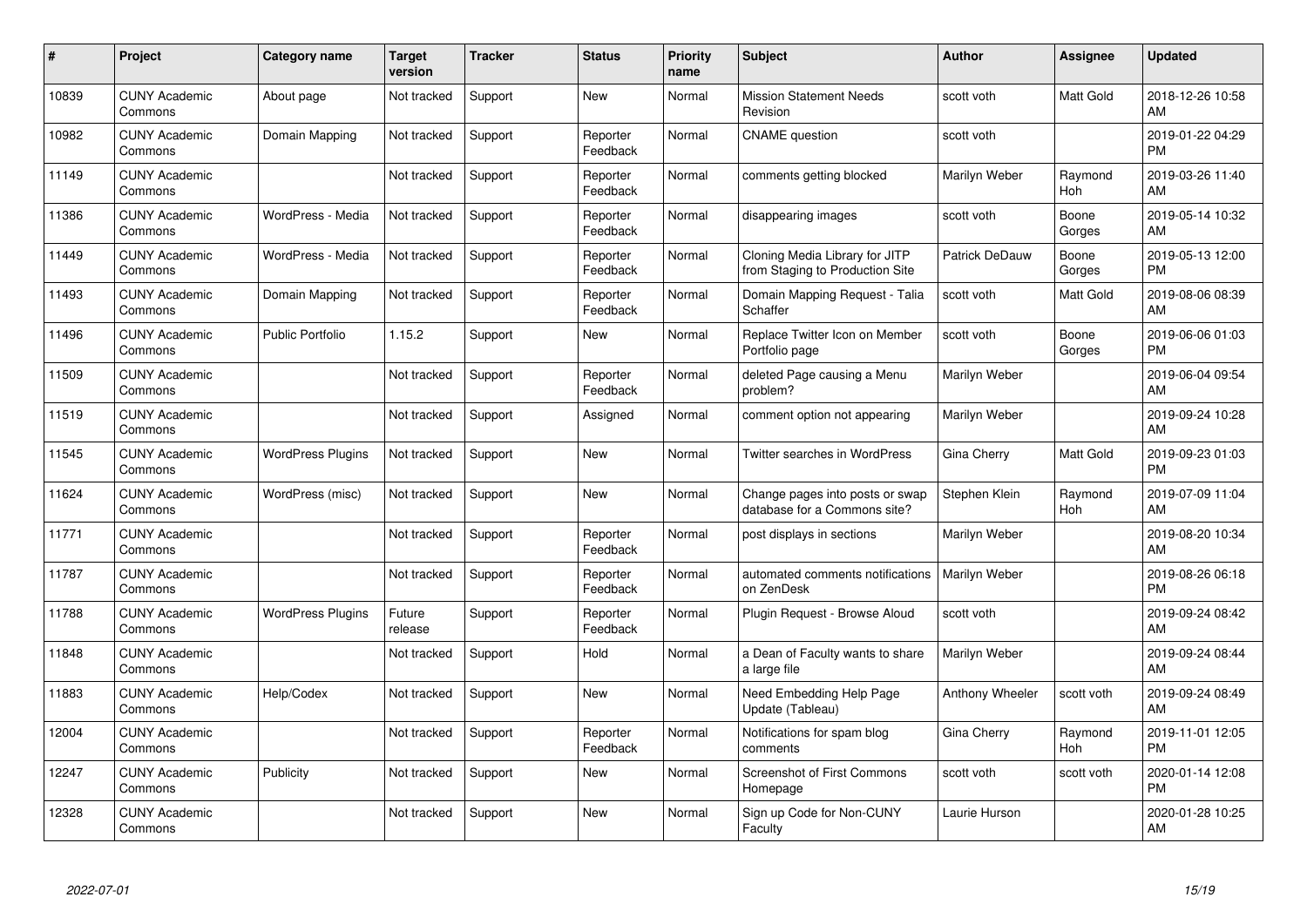| #     | Project                         | <b>Category name</b>      | <b>Target</b><br>version | <b>Tracker</b> | <b>Status</b>        | <b>Priority</b><br>name | <b>Subject</b>                                                   | <b>Author</b>  | <b>Assignee</b>  | <b>Updated</b>                |
|-------|---------------------------------|---------------------------|--------------------------|----------------|----------------------|-------------------------|------------------------------------------------------------------|----------------|------------------|-------------------------------|
| 12350 | <b>CUNY Academic</b><br>Commons | <b>Blogs (BuddyPress)</b> | Not tracked              | Support        | Reporter<br>Feedback | Normal                  | URL creation problem                                             | Marilyn Weber  |                  | 2020-02-03 11:27<br>AM        |
| 12352 | <b>CUNY Academic</b><br>Commons |                           | Not tracked              | Support        | <b>New</b>           | Normal                  | "posts list" page builder block<br>option                        | Marilyn Weber  |                  | 2020-02-03 01:29<br><b>PM</b> |
| 12382 | <b>CUNY Academic</b><br>Commons | Membership                | Not tracked              | Support        | <b>New</b>           | Normal                  | Email request change                                             | Marilyn Weber  | Marilyn<br>Weber | 2020-02-06 12:56<br><b>PM</b> |
| 12484 | <b>CUNY Academic</b><br>Commons |                           | Not tracked              | Support        | Reporter<br>Feedback | Normal                  | Sign up Code for COIL Course<br>starting in March                | Laurie Hurson  | Matt Gold        | 2020-03-02 02:26<br><b>PM</b> |
| 12741 | <b>CUNY Academic</b><br>Commons | <b>WordPress Plugins</b>  | Not tracked              | Support        | Reporter<br>Feedback | Normal                  | <b>Tableau Public Viz Block</b>                                  | Marilyn Weber  | Raymond<br>Hoh   | 2020-05-12 11:00<br>AM        |
| 13034 | <b>CUNY Academic</b><br>Commons |                           | Not tracked              | Support        | Reporter<br>Feedback | Normal                  | a site is asking people to join the<br>Commons to get a download | Marilyn Weber  |                  | 2020-07-12 07:23<br>AM        |
| 13255 | <b>CUNY Academic</b><br>Commons |                           | Not tracked              | Support        | Reporter<br>Feedback | Normal                  | Accessibility problems                                           | Marilyn Weber  |                  | 2020-09-01 05:48<br><b>PM</b> |
| 13286 | <b>CUNY Academic</b><br>Commons |                           | Not tracked              | Support        | <b>New</b>           | Normal                  | problem connecting with<br>WordPress app                         | Marilyn Weber  | Raymond<br>Hoh   | 2020-09-08 11:16<br>AM        |
| 13946 | <b>CUNY Academic</b><br>Commons | <b>WordPress Plugins</b>  | 2.1.0                    | Support        | Assigned             | Normal                  | Custom Embed handler For<br>OneDrive files                       | scott voth     | Raymond<br>Hoh   | 2022-05-26 10:46<br>AM        |
| 13975 | <b>CUNY Academic</b><br>Commons | Social Paper              | Not tracked              | Support        | Reporter<br>Feedback | Normal                  | can't approve comments on Social<br>Paper paper                  | Marilyn Weber  |                  | 2021-02-12 09:33<br>AM        |
| 14074 | <b>CUNY Academic</b><br>Commons | WordPress (misc)          | Not tracked              | Support        | Reporter<br>Feedback | Normal                  | page password protection problem                                 | Marilyn Weber  |                  | 2021-03-02 11:03<br>AM        |
| 14398 | <b>CUNY Academic</b><br>Commons |                           | Not tracked              | Support        | Reporter<br>Feedback | Normal                  | Events plug-in notification problem                              | Marilyn Weber  |                  | 2021-05-11 11:21<br>AM        |
| 14538 | <b>CUNY Academic</b><br>Commons |                           | Not tracked              | Support        | Reporter<br>Feedback | Normal                  | <b>Weebly To Commons</b>                                         | Laurie Hurson  |                  | 2021-09-14 10:47<br>AM        |
| 14784 | <b>CUNY Academic</b><br>Commons |                           |                          | Support        | Reporter<br>Feedback | Normal                  | User report of logo problem when<br>using Customizer theme       | Marilyn Weber  |                  | 2021-09-17 10:25<br>AM        |
| 14842 | <b>CUNY Academic</b><br>Commons |                           | Not tracked              | Support        | Reporter<br>Feedback | Normal                  | Question about widgets and block<br>editor                       | Gina Cherry    |                  | 2021-10-06 03:01<br><b>PM</b> |
| 14900 | <b>CUNY Academic</b><br>Commons |                           | Not tracked              | Support        | Reporter<br>Feedback | Normal                  | previous theme?                                                  | Marilyn Weber  |                  | 2021-10-25 10:31<br>AM        |
| 14911 | <b>CUNY Academic</b><br>Commons | <b>WordPress Themes</b>   | Not tracked              | Support        | New                  | Normal                  | Twentytwentyone theme                                            | Marilyn Weber  |                  | 2021-10-28 10:37<br>AM        |
| 14983 | <b>CUNY Academic</b><br>Commons | WordPress (misc)          | Not tracked              | Support        | Reporter<br>Feedback | Normal                  | "Read More" tag not working                                      | Rebecca Krisel | Raymond<br>Hoh   | 2021-11-23 01:17<br><b>PM</b> |
| 14994 | <b>CUNY Academic</b><br>Commons | cdev.gc.cuny.edu          | Not tracked              | Support        | In Progress          | Normal                  | Clear Cache on CDEV                                              | scott voth     | Raymond<br>Hoh   | 2021-12-07 03:51<br><b>PM</b> |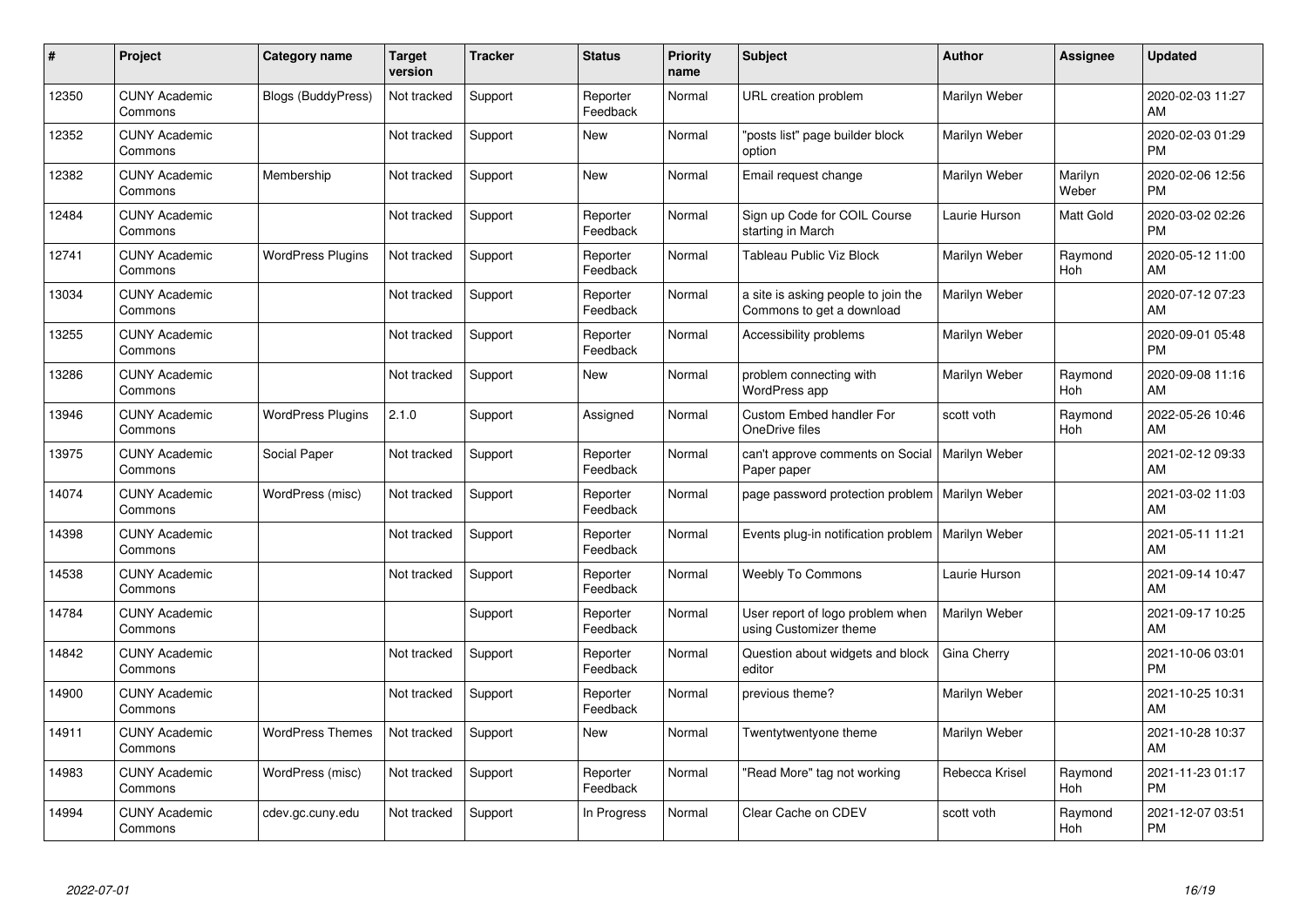| #     | Project                         | <b>Category name</b> | <b>Target</b><br>version | <b>Tracker</b> | <b>Status</b>        | <b>Priority</b><br>name | <b>Subject</b>                                                      | <b>Author</b>    | <b>Assignee</b>    | <b>Updated</b>                |
|-------|---------------------------------|----------------------|--------------------------|----------------|----------------------|-------------------------|---------------------------------------------------------------------|------------------|--------------------|-------------------------------|
| 15045 | <b>CUNY Academic</b><br>Commons |                      |                          | Support        | <b>New</b>           | Normal                  | no result for KCeL in the search<br>box on the commons              | Marilyn Weber    |                    | 2021-12-10 11:29<br>AM        |
| 15169 | <b>CUNY Academic</b><br>Commons |                      | 2.0.3                    | Support        | Reporter<br>Feedback | Normal                  | new Prelude website zipfiles for<br>custom theme and other files.   | Marilyn Weber    |                    | 2022-06-29 11:32<br>AM        |
| 15176 | <b>CUNY Academic</b><br>Commons |                      | Not tracked              | Support        | Reporter<br>Feedback | Normal                  | Archiving Q Writing & Old<br>Wordpress Sites on the Commons         | Laurie Hurson    |                    | 2022-02-08 10:28<br>AM        |
| 15260 | <b>CUNY Academic</b><br>Commons |                      |                          | Support        | Reporter<br>Feedback | Normal                  | Diacritical markings   European<br><b>Stages</b>                    | Marilyn Weber    |                    | 2022-02-04 08:16<br>AM        |
| 15370 | <b>CUNY Academic</b><br>Commons |                      |                          | Support        | Reporter<br>Feedback | Normal                  | All-in-One Event Calendar?                                          | Marilyn Weber    |                    | 2022-02-17 11:03<br>AM        |
| 15565 | <b>CUNY Academic</b><br>Commons |                      |                          | Support        | <b>New</b>           | Normal                  | Events - send updates to an email<br>listserv                       | Marilyn Weber    |                    | 2022-03-10 01:06<br><b>PM</b> |
| 15655 | <b>CUNY Academic</b><br>Commons |                      | 2.0.3                    | Support        | Reporter<br>Feedback | Normal                  | Event Aggregator plugin?                                            | Marilyn Weber    |                    | 2022-06-29 11:32<br>AM        |
| 15685 | <b>CUNY Academic</b><br>Commons |                      |                          | Support        | <b>New</b>           | High                    | problem with chrome?                                                | Marilyn Weber    |                    | 2022-04-25 03:40<br><b>PM</b> |
| 15767 | <b>CUNY Academic</b><br>Commons | WordPress (misc)     |                          | Support        | <b>New</b>           | Normal                  | Site loading slowly                                                 | scott voth       | Boone<br>Gorges    | 2022-04-04 08:56<br><b>PM</b> |
| 15816 | <b>CUNY Academic</b><br>Commons |                      | Not tracked              | Support        | <b>New</b>           | Normal                  | slow loading at SPS                                                 | Marilyn Weber    |                    | 2022-04-05 01:26<br><b>PM</b> |
| 16099 | <b>CUNY Academic</b><br>Commons |                      |                          | Support        | Reporter<br>Feedback | Normal                  | request for Newsletter Glue                                         | Marilyn Weber    |                    | 2022-05-13 12:14<br><b>PM</b> |
| 16110 | <b>CUNY Academic</b><br>Commons |                      |                          | Support        | Reporter<br>Feedback | Normal                  | remove Creative Commons<br>license from pages?                      | Marilyn Weber    | Raymond<br>Hoh     | 2022-05-17 06:11<br><b>PM</b> |
| 2666  | <b>CUNY Academic</b><br>Commons | About page           | Not tracked              | Documentation  | Assigned             | Normal                  | <b>Update About Text</b>                                            | Chris Stein      | Luke Waltzer       | 2016-03-04 11:19<br>AM        |
| 3524  | <b>CUNY Academic</b><br>Commons | Documentation        | Not tracked              | Documentation  | Assigned             | Normal                  | Post describing all you can do<br>when starting up a new blog/group | <b>Matt Gold</b> | scott voth         | 2014-10-04 12:56<br><b>PM</b> |
| 3565  | <b>CUNY Academic</b><br>Commons | My Commons           | Not tracked              | Documentation  | <b>New</b>           | Normal                  | Load Newest inconsistencies                                         | Chris Stein      | scott voth         | 2015-11-09 01:16<br><b>PM</b> |
| 8666  | <b>CUNY Academic</b><br>Commons | Teaching             | Not tracked              | Documentation  | Assigned             | Normal                  | Create Teaching on the Commons<br>Resource Page                     | Matt Gold        | Laurie Hurson      | 2019-09-23 03:16<br><b>PM</b> |
| 12392 | <b>CUNY Academic</b><br>Commons | Help/Codex           | Not tracked              | Documentation  | <b>New</b>           | Normal                  | <b>Updates to Common Commons</b><br>Questions on Help Page          | scott voth       | Margaret<br>Galvan | 2020-02-11 10:53<br>AM        |
| 3369  | <b>CUNY Academic</b><br>Commons | Reply By Email       | Not tracked              | Outreach       | Hold                 | Normal                  | Release reply by email to WP<br>plugin directory                    | <b>Matt Gold</b> | Raymond<br>Hoh     | 2016-03-01 12:46<br><b>PM</b> |
| 9015  | <b>CUNY Academic</b><br>Commons | Groups (misc)        | Not tracked              | Outreach       | Assigned             | Normal                  | Email group admins the email<br>addresses of their groups           | Matt Gold        | Matt Gold          | 2018-01-02 09:54<br>AM        |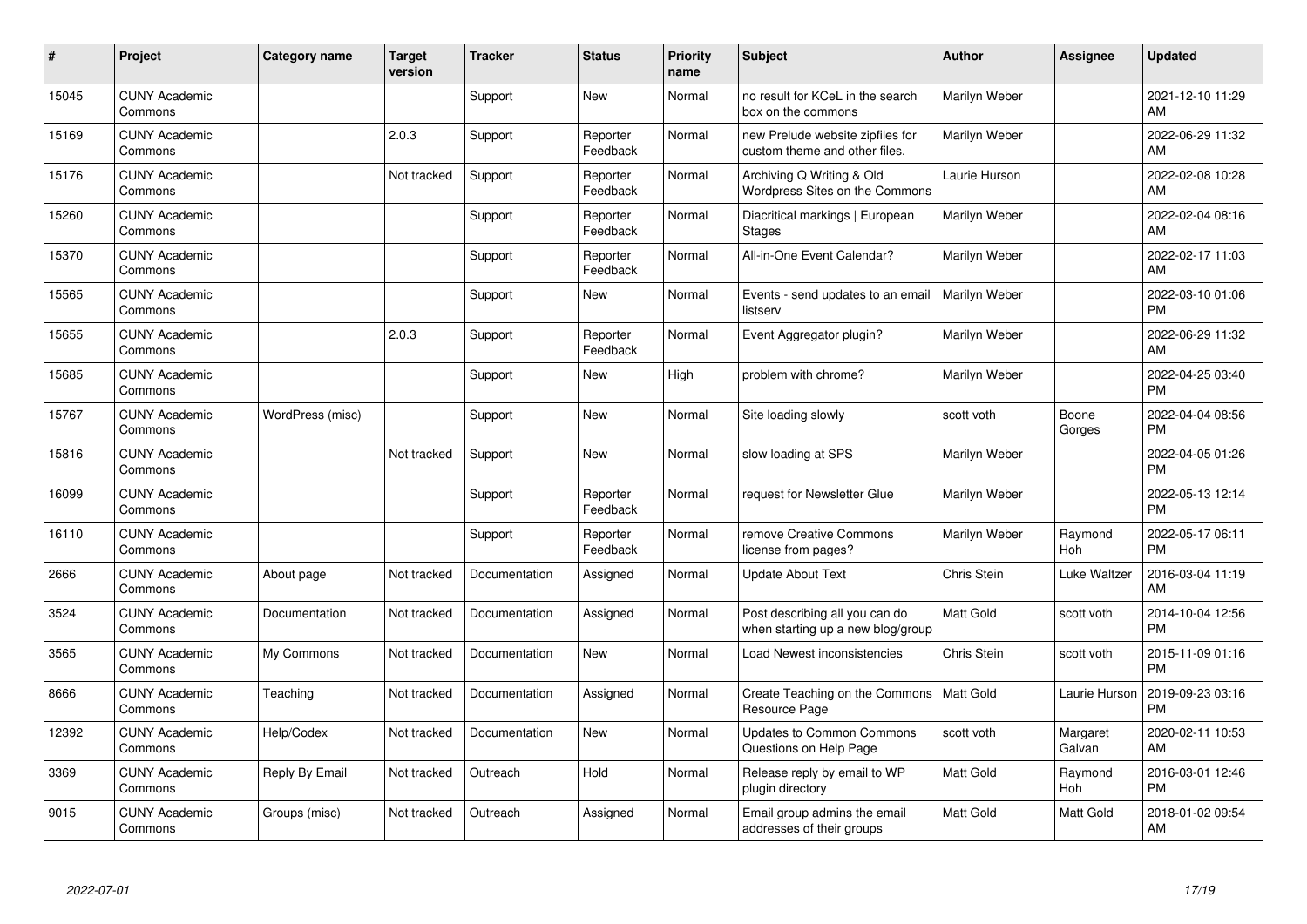| #     | Project                         | <b>Category name</b>   | <b>Target</b><br>version | <b>Tracker</b> | <b>Status</b>        | <b>Priority</b><br>name | <b>Subject</b>                                                                       | <b>Author</b>    | <b>Assignee</b>     | <b>Updated</b>                |
|-------|---------------------------------|------------------------|--------------------------|----------------|----------------------|-------------------------|--------------------------------------------------------------------------------------|------------------|---------------------|-------------------------------|
| 2612  | <b>CUNY Academic</b><br>Commons |                        | Not tracked              | Publicity      | Assigned             | Normal                  | Pinterest site for the Commons                                                       | local admin      | Sarah<br>Morgano    | 2016-03-04 11:19<br>AM        |
| 3506  | <b>CUNY Academic</b><br>Commons | Publicity              | 1.7                      | Publicity      | New                  | Normal                  | Prepare 1.7 email messaging                                                          | Micki Kaufman    | Micki<br>Kaufman    | 2014-10-01 12:36<br><b>PM</b> |
| 3509  | <b>CUNY Academic</b><br>Commons | Publicity              | 1.7                      | Publicity      | New                  | Normal                  | Create 1.7 digital signage imagery                                                   | Micki Kaufman    | Marilyn<br>Weber    | 2014-10-01 12:40<br><b>PM</b> |
| 3510  | <b>CUNY Academic</b><br>Commons | Publicity              | 1.7                      | Publicity      | Assigned             | Normal                  | Post on the News Blog re: 'My<br>Commons'                                            | Micki Kaufman    | Sarah<br>Morgano    | 2014-10-15 11:18<br>AM        |
| 3511  | <b>CUNY Academic</b><br>Commons | Publicity              | 1.7                      | Publicity      | Assigned             | Normal                  | Social media for 1.7                                                                 | Micki Kaufman    | Sarah<br>Morgano    | 2014-10-14 03:32<br><b>PM</b> |
| 5298  | <b>CUNY Academic</b><br>Commons |                        | Not tracked              | Publicity      | New                  | Normal                  | Survey Pop-Up Text                                                                   | Samantha Raddatz | Samantha<br>Raddatz | 2016-03-22 12:27<br><b>PM</b> |
| 6014  | <b>CUNY Academic</b><br>Commons | Publicity              | Future<br>release        | Publicity      | Reporter<br>Feedback | Normal                  | Google search listing                                                                | <b>Matt Gold</b> | Boone<br>Gorges     | 2016-09-21 03:48<br><b>PM</b> |
| 6665  | <b>CUNY Academic</b><br>Commons |                        | Not tracked              | Publicity      | New                  | Normal                  | Dead Link in 1.10 announcement<br>post                                               | Paige Dupont     | Stephen Real        | 2016-12-01 03:11<br><b>PM</b> |
| 11393 | <b>CUNY Academic</b><br>Commons |                        | Not tracked              | Publicity      | <b>New</b>           | Normal                  | After 1.15 release, ceate a hero<br>slide and post about adding a site<br>to a group | scott voth       | Patrick<br>Sweeney  | 2019-05-14 10:32<br>AM        |
| 14475 | <b>CUNY Academic</b><br>Commons |                        | Not tracked              | Publicity      | <b>New</b>           | Normal                  | OER Showcase Page                                                                    | Laurie Hurson    | Laurie Hurson       | 2021-09-14 10:46<br>AM        |
| 14504 | <b>CUNY Academic</b><br>Commons |                        | Not tracked              | Publicity      | Reporter<br>Feedback | Normal                  | Adding showcases to home page<br>menu                                                | Laurie Hurson    | Boone<br>Gorges     | 2022-01-19 03:26<br><b>PM</b> |
| 860   | <b>CUNY Academic</b><br>Commons | Design                 | Future<br>release        | Design/UX      | Assigned             | Normal                  | <b>Standardize Button Treatment</b><br><b>Across the Commons</b>                     | Chris Stein      | Chris Stein         | 2014-05-01 09:45<br>AM        |
| 3059  | <b>CUNY Academic</b><br>Commons | Group Forums           | Future<br>release        | Design/UX      | <b>New</b>           | Normal                  | Forum Post Permissable Content<br><b>Explanatory Text</b>                            | Chris Stein      | Chris Stein         | 2015-04-02 11:27<br>AM        |
| 3577  | <b>CUNY Academic</b><br>Commons | My Commons             | Future<br>release        | Design/UX      | Assigned             | Normal                  | Replies to items in My Commons                                                       | <b>Matt Gold</b> | Raymond<br>Hoh      | 2015-04-09 05:19<br><b>PM</b> |
| 4027  | <b>CUNY Academic</b><br>Commons | Commons In A Box       | Not tracked              | Design/UX      | Assigned             | Normal                  | Usability review of CBOX update<br>procedures                                        | <b>Matt Gold</b> | Samantha<br>Raddatz | 2015-05-11 06:36<br><b>PM</b> |
| 4221  | <b>CUNY Academic</b><br>Commons | Group Forums           | Future<br>release        | Design/UX      | Assigned             | Normal                  | Add 'Number of Posts' display<br>option to Forum page                                | Samantha Raddatz | Samantha<br>Raddatz | 2015-06-26 02:21<br><b>PM</b> |
| 4222  | <b>CUNY Academic</b><br>Commons | <b>User Experience</b> | Future<br>release        | Design/UX      | <b>New</b>           | Normal                  | Add information to 'Delete<br>Account' page                                          | Samantha Raddatz | scott voth          | 2015-06-26 11:35<br>AM        |
| 4225  | <b>CUNY Academic</b><br>Commons | DiRT Integration       | Future<br>release        | Design/UX      | New                  | Normal                  | Add information to DIRT page (in<br>Create a Group)                                  | Samantha Raddatz | Matt Gold           | 2015-06-26 03:14<br><b>PM</b> |
| 4226  | <b>CUNY Academic</b><br>Commons | <b>BuddyPress Docs</b> | Future<br>release        | Design/UX      | <b>New</b>           | Normal                  | Add option to connect a Doc with<br>a Group                                          | Samantha Raddatz | Samantha<br>Raddatz | 2015-09-09 04:08<br><b>PM</b> |